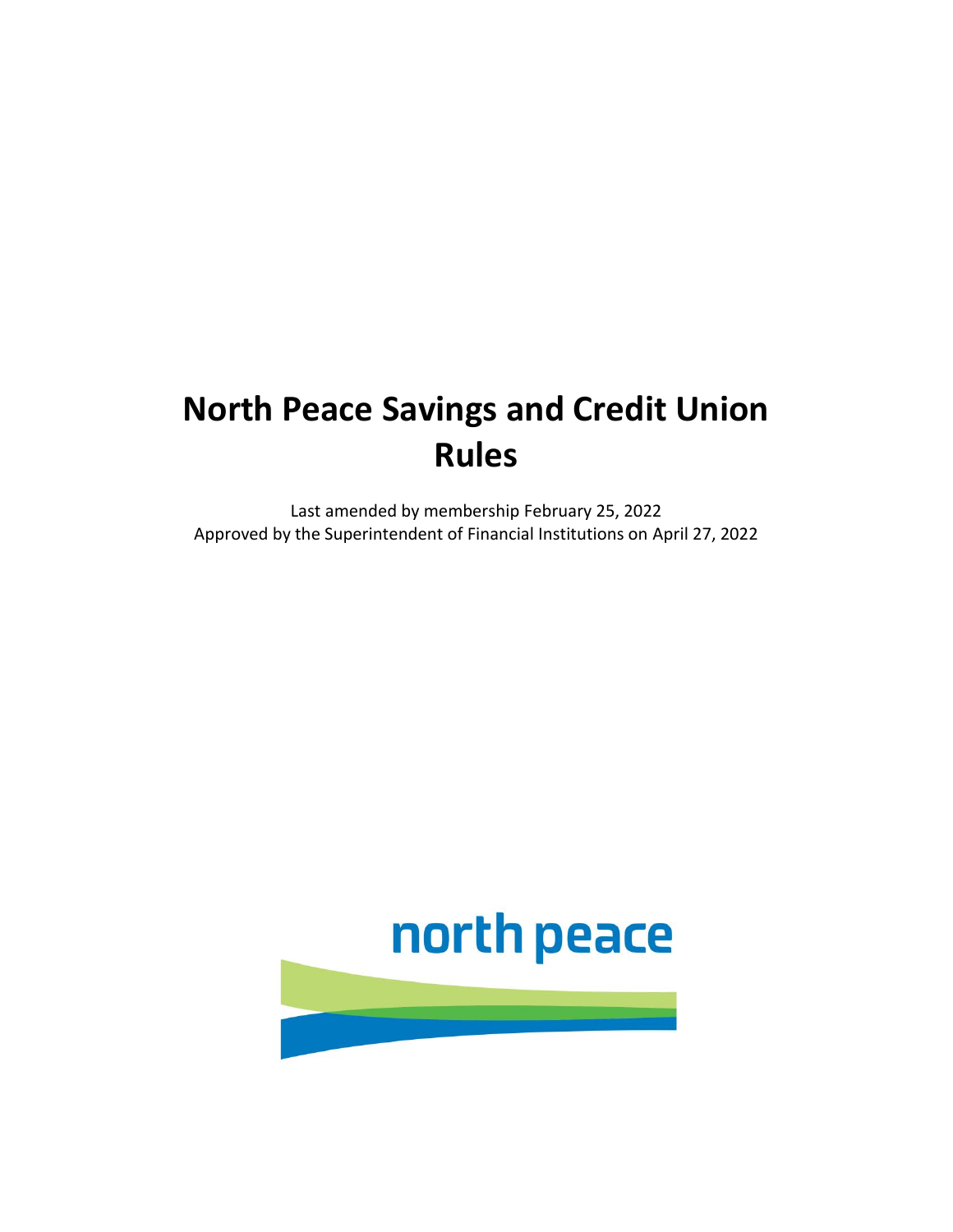# **Table of Contents**

| $2^{\circ}$  |  |
|--------------|--|
| $\mathbf{3}$ |  |
| 4            |  |
| 5            |  |
| 6            |  |
| $7^{\circ}$  |  |
| 8            |  |
| 9            |  |
| 10           |  |
| 11           |  |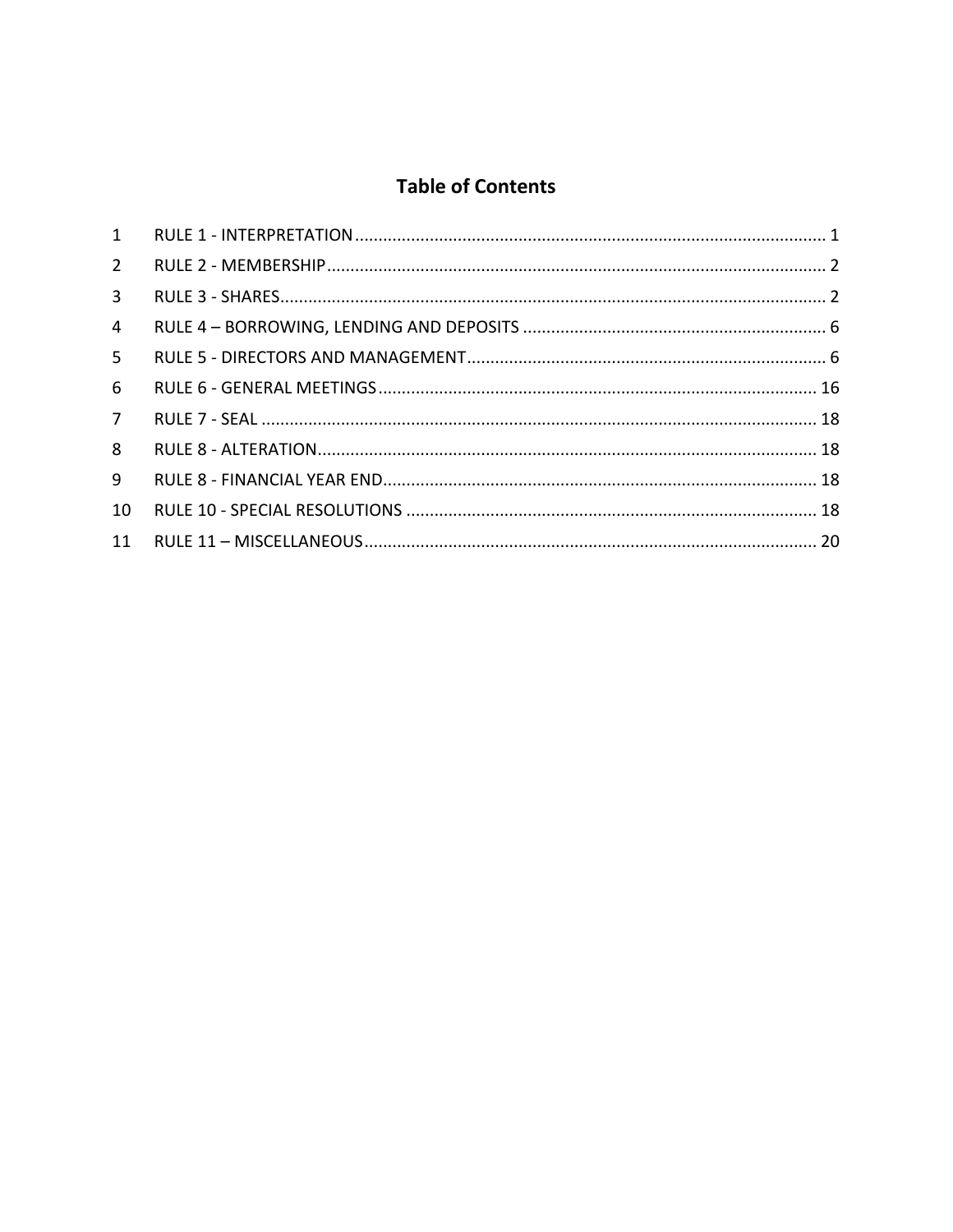# **NORTH PEACE SAVINGS AND CREDIT UNION RULES April 27, 2022**

#### <span id="page-2-0"></span>**1 RULE 1 - INTERPRETATION**

- 1.1 **Definitions** In these Rules, unless the subject or context requires otherwise:
	- (a) "Chair" means the chair of the board of directors of the Credit Union;
	- (b) "Credit Union Incorporation Act" means the Credit Union Incorporation Act (British Columbia) and the regulations made under such Act, as in force for the time being and as amended or replaced from time to time;
	- (c) "Credit Union" means North Peace Savings and Credit Union;
	- (d) "director" means a director of the Credit Union and, except when identified as a capitalized word in these Rules, "directors" means more than one director;
	- (e) "Directors" means the board of directors of the Credit Union;
	- (f) "Electronic Transactions Act" means the Electronic Transactions Act (British Columbia) and the regulations made under such Act, as in force for the time being and as amended or replaced from time to time;
	- (g) "Financial Institutions Act" means the Financial Institutions Act (British Columbia) and the regulations made under such Act, as in force for the time being and as amended or replaced from time to time;
	- (h) "Governance Committee" means the committee, appointed by the Directors from time to time, which is charged with providing direction and assistance to the Directors with respect to corporate governance policies, procedures and guidelines;
	- (i) "Nominating Committee" means the committee, appointed by the Directors from time to time, which is charged with the conduct of election of directors;
	- (j) "special resolution" means a resolution in respect of which notice has been given as required under the Credit Union Incorporation Act and under these Rules, and that is passed by a majority of not less than two-thirds of the votes cast by members who are entitled to vote and who do so by the methods specified by the Credit Union Incorporation Act and under these Rules; and
	- (k) "Superintendent" means the individual appointed as the Superintendent of Financial Institutions pursuant to the Financial Institutions Act.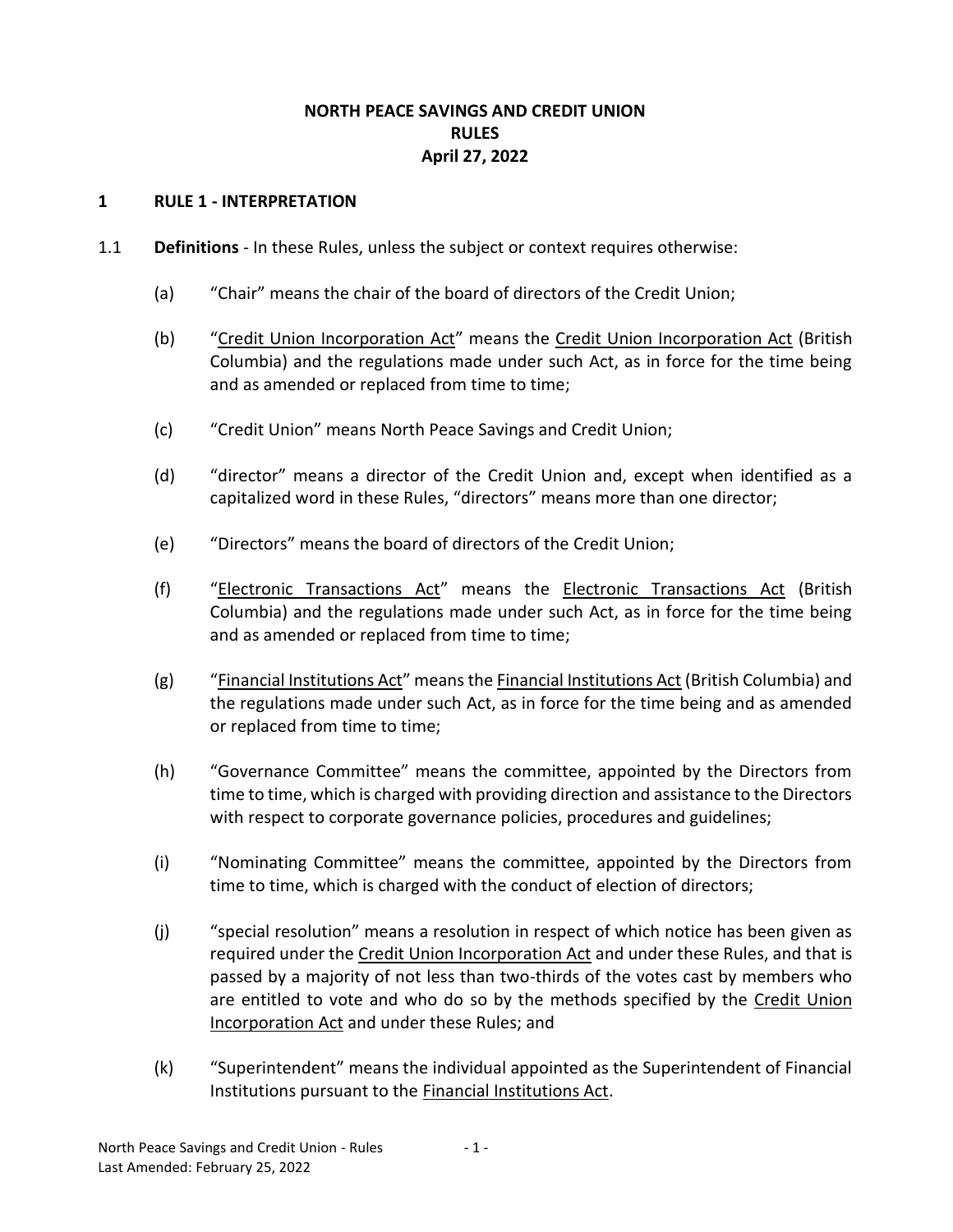1.2 **Other Meanings** - The meaning of any words or phrases defined in the Credit Union Incorporation Act or the Financial Institutions Act will, if not inconsistent with the subject or context, have the same meaning in these Rules.

#### <span id="page-3-0"></span>**2 RULE 2 - MEMBERSHIP**

- 2.1 **Application for Membership** Every application for membership must be submitted on an application in a form approved by the Credit Union and be accompanied by payment in full of the number of Class A Membership Equity Shares required to be held by a member under these Rules.
- 2.2 **Withdrawal or Termination of Membership** A member may withdraw from membership, and the membership of any person may be terminated, in accordance with the Credit Union Incorporation Act.
- 2.3 **Member in Good Standing** A member in good standing is a member, including a junior member, who at the date on which good standing is determined:
	- (a) has purchased, paid for and holds the number of Class A Membership Equity Shares required by these Rules; and
	- (b) is not more than 90 days delinquent in any obligation to the Credit Union.

#### 2.4 **Junior Members** –

- (a) A junior member is not entitled to vote, be a director or be a member of a committee of the Credit Union.
- (b) A junior member shall become a member with full membership rights and obligations on attaining the age of majority, provided that such member then holds the number of Class A Membership Equity Shares required to be held by a member of the age of majority.

#### <span id="page-3-1"></span>**3 RULE 3 - SHARES**

- 3.1 **Classes of Shares** The shares of the Credit Union shall be divided into two classes of shares designated as: Class A Membership Equity Shares and Class B Investment Equity Shares.
- 3.2 **Procedure for Share Redemption** The Directors may determine the manner by which a person may request redemption of shares.
- 3.3 **No Guarantee** Monies invested in Class A Membership Equity Shares and Class B Investment Equity Shares and dividends thereon shall not be guaranteed by the Credit Union Deposit Insurance Corporation of British Columbia.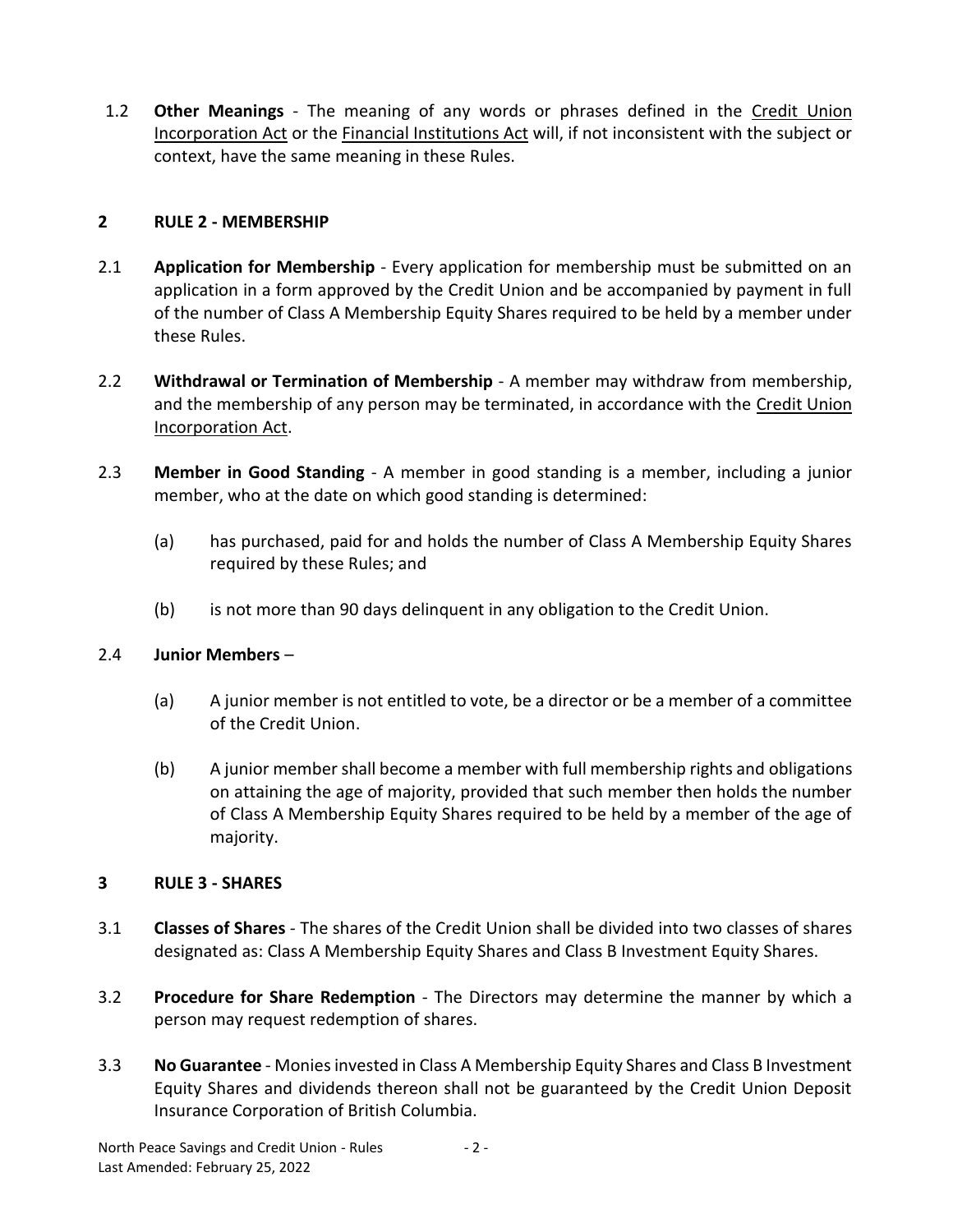- 3.4 **Ownership Requirement**  Subject to the Credit Union Incorporation Act and these Rules, shares of the Credit Union may only be subscribed for and purchased by a member of the Credit Union or transferred between members thereof.
- 3.5 **Par Value** Shares may be assigned to, transferred to, or redeemed or purchased by the Credit Union and any subscription, purchase, transfer, or assignment shall be at par value of \$1.00 each and any redemption shall be at par value of \$1.00 each plus dividends declared but unpaid on the shares.
- 3.6 **Transfer or Assignment** Shares are not transferable or assignable without a resolution of the Directors, obtained in advance, and no transfer or assignment of shares is effective until the record of shareholdings maintained by the Credit Union is completed indicating the transfer or assignment.

#### 3.7 **Membership Share Requirement** -

- (a) As a condition of membership as a member or junior member, a person is required to subscribe for, purchase and fully pay for at least five Class A Membership Equity Shares.
- (b) At the discretion of the Directors, members may be permitted to purchase and hold Class A Membership Equity Shares in excess of five, but not in excess of 1,000.
- 3.8 **Increase in Membership Share Requirements** The Directors may, by resolution, determine that the number of Class A Membership Equity Shares required to be owned by a member shall be increased, provided that:
	- (a) the Directors may not determine that the total number of Class A Membership Equity Shares required to be owned by a member shall exceed 1,000 Class A Membership Equity Shares;
	- (b) on any one occasion, the Directors may not determine to increase the number of Class A Membership Equity Shares required to be owned by more than 25 Class A Membership Equity Shares;
	- (c) a determination by the Directors pursuant to this Rule may be made no more frequently than once per financial year;
	- (d) a subsequent determination by the Directors shall not be made to have effect within six months of the last such determination; and
	- (e) subject to Rule 3.10, a determination by the Directors pursuant to this Rule shall not be effective until the expiration of not less than 90 days after notice of a determination is deemed to have been received by the members.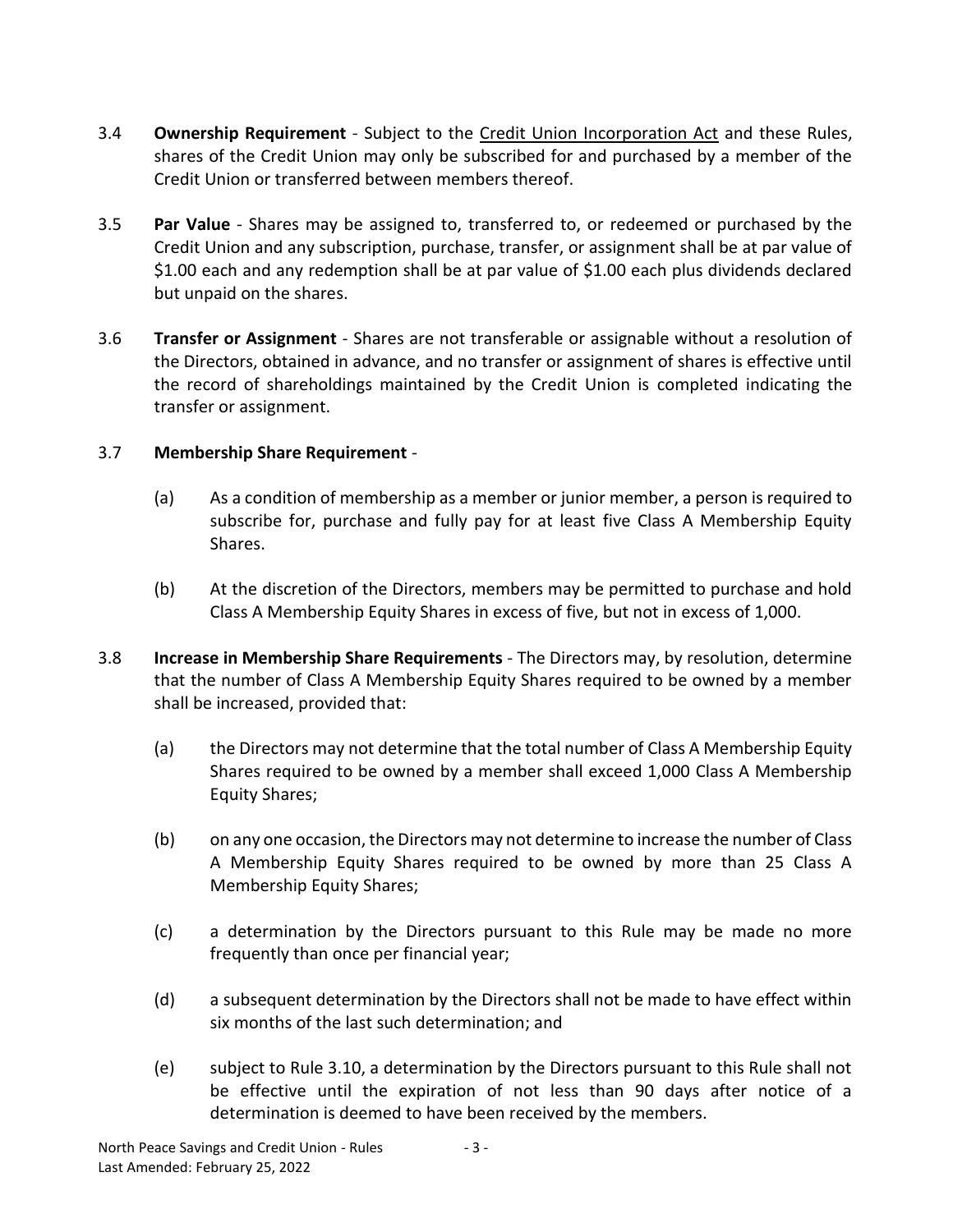## 3.9 **Credit Union May Transfer Deposits or Shares to Purchase Membership Shares** -

- (a) If, on the expiration of the period of notice described in Rule 3.8, a member is not the owner of the required number of Class A Membership Equity Shares, the Credit Union may apply any money on deposit and interest thereon or invested in other shares of the Credit Union and dividends credited thereon in the name of the member to the purchase of the sufficient Class A Membership Equity Shares in the name of the member so that the member shall own the number of Class A Membership Equity Shares required by Rule 3.8.
- (b) If, on the expiration of the period of notice described in Rule 3.8, a member is not the owner of the required number of Class A Membership Equity Shares and the member has insufficient monies on deposit or invested in other shares of the Credit Union to permit the purchase of sufficient Class A Membership Equity Shares pursuant to Rule 3.9(a), the member shall immediately cease to be a member in in accordance with the Credit Union Incorporation Act.
- 3.10 **Membership Share Requirements After Notice is Given** A person who becomes a member of the Credit Union at any time after notice is given under Rule 3.8 shall, on the date that person is admitted into membership, subscribe for and purchase the number of Class A Membership Equity Shares required to be owned by a member.
- 3.11 **Number of Class B Investment Equity Shares** A member may subscribe for a minimum of 100 and a maximum of 5,000 Class B Investment Equity Shares.
- 3.12 **Policies for Purchase, Payment, Redemption and Ownership of Shares** Subject to the provisions of the Credit Union Incorporation Act that specify the minimum number of membership shares for which a member must subscribe and pay, the Directors may establish policies to waive or delay purchase, payment, redemption, and ownership in whole or in part of shares as required by these Rules.
- 3.13 **Register of Members** Shares shall be recorded in the member's name and itemized according to class and a statement of each member's shareholdings shall be prepared at least annually.
- 3.14 **Share Redemption** Subject to the Credit Union Incorporation Act, the Credit Union will redeem shares held by a member upon any of the following conditions:
	- (a) the member, in the case of an individual, dies, subject to any contrary instruction of the personal representative of the deceased member to transfer the shares to a person entitled to hold them pursuant to the Credit Union Incorporation Act and these Rules;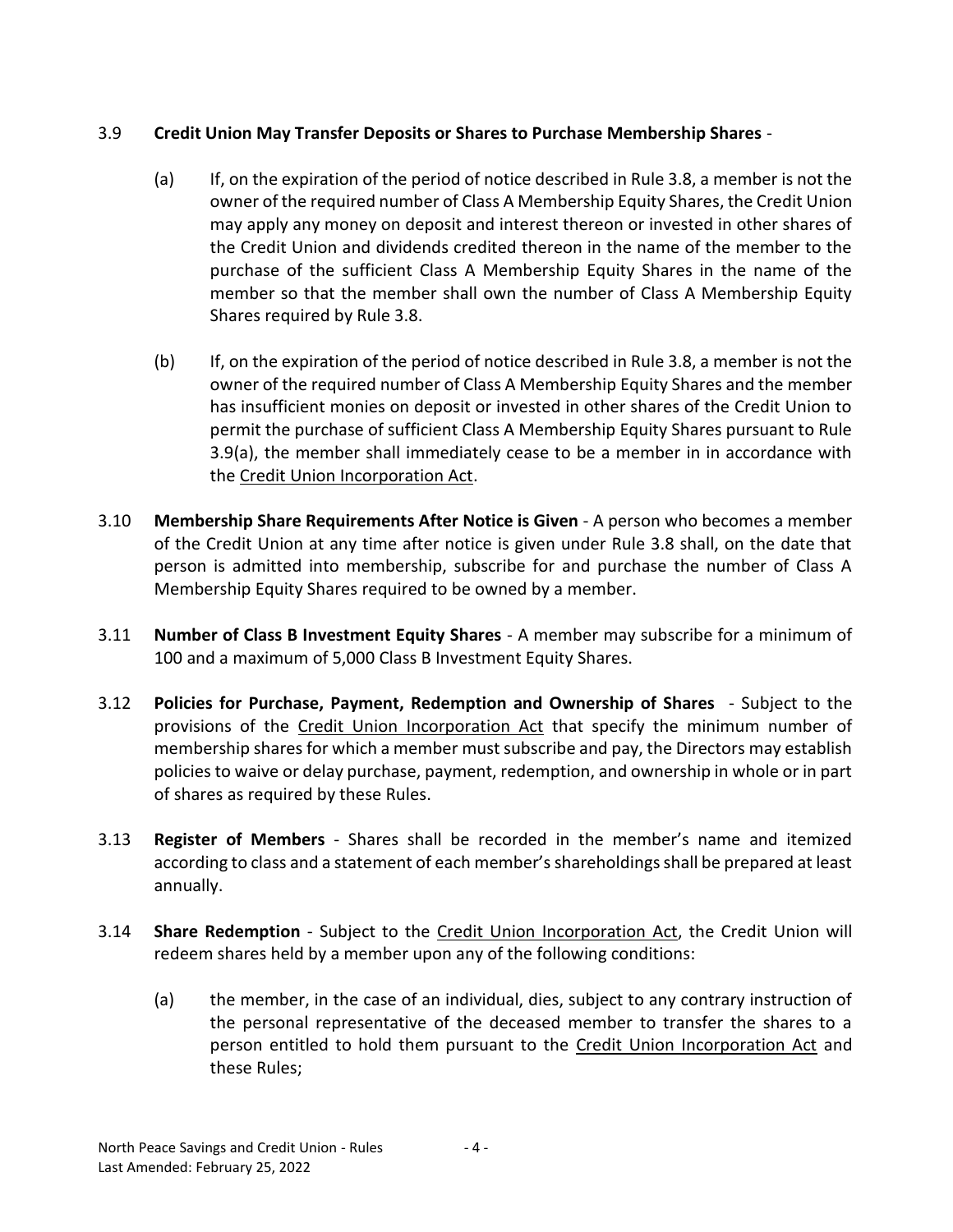- (b) the member, in the case of an incorporated company, is wound up or dissolved in accordance with the applicable legislation;
- (c) the member, in the case of a partnership or unincorporated association, dissolves;
- (d) the member, in any other case, ceases to be a legal entity according to the legislation that created it;
- (e) the member's membership is terminated in accordance with the provisions of the Credit Union Incorporation Act;

provided, however, that, without a resolution to the contrary, the Directors shall limit the number of shares of each class redeemed in any one calendar year to 10 per cent of the aggregate amount of each class of shares issued and outstanding as of the previous financial year end.

3.15 **Evidence Required for Redemption** - The Credit Union may require evidence as to the events described in Rule 3.14, before redeeming shares.

#### 3.16 **Dividends** -

- (a) Subject to these Rules and the Credit Union Incorporation Act, dividends, patronage refunds, or bonuses declared, if any, at the discretion of the Directors may be paid as an allocation of Class A Membership Equity Shares or Class B Investment Equity Shares.
- (b) Subject to these Rules and the Credit Union Incorporation Act, the Directors, at their discretion, may set terms and conditions for entitlement to dividends for each class of shares, may declare dividends on any class of shares in such amounts and at such times as from time to time determined, and may declare different rates of dividends for different classes of shares.
- 3.17 **Participation Programs** The Directors may develop and offer such participation programs as the Directors deem in the best interest of the Credit Union.
- 3.18 **Distribution on Wind-Up** In the event of liquidation, dissolution or winding-up of the Credit Union, or any other distribution of assets of the Credit Union among the holders of its shares for the purposes of winding-up its affairs, whether voluntary or involuntary, each holder of Class A Membership Equity Shares and Class B Investment Equity Shares will be entitled to receive with respect to the shares held by the holder a pro rata share of any surplus or assets remaining to be distributed after payment of all amounts required to be paid under the Credit Union Incorporation Act.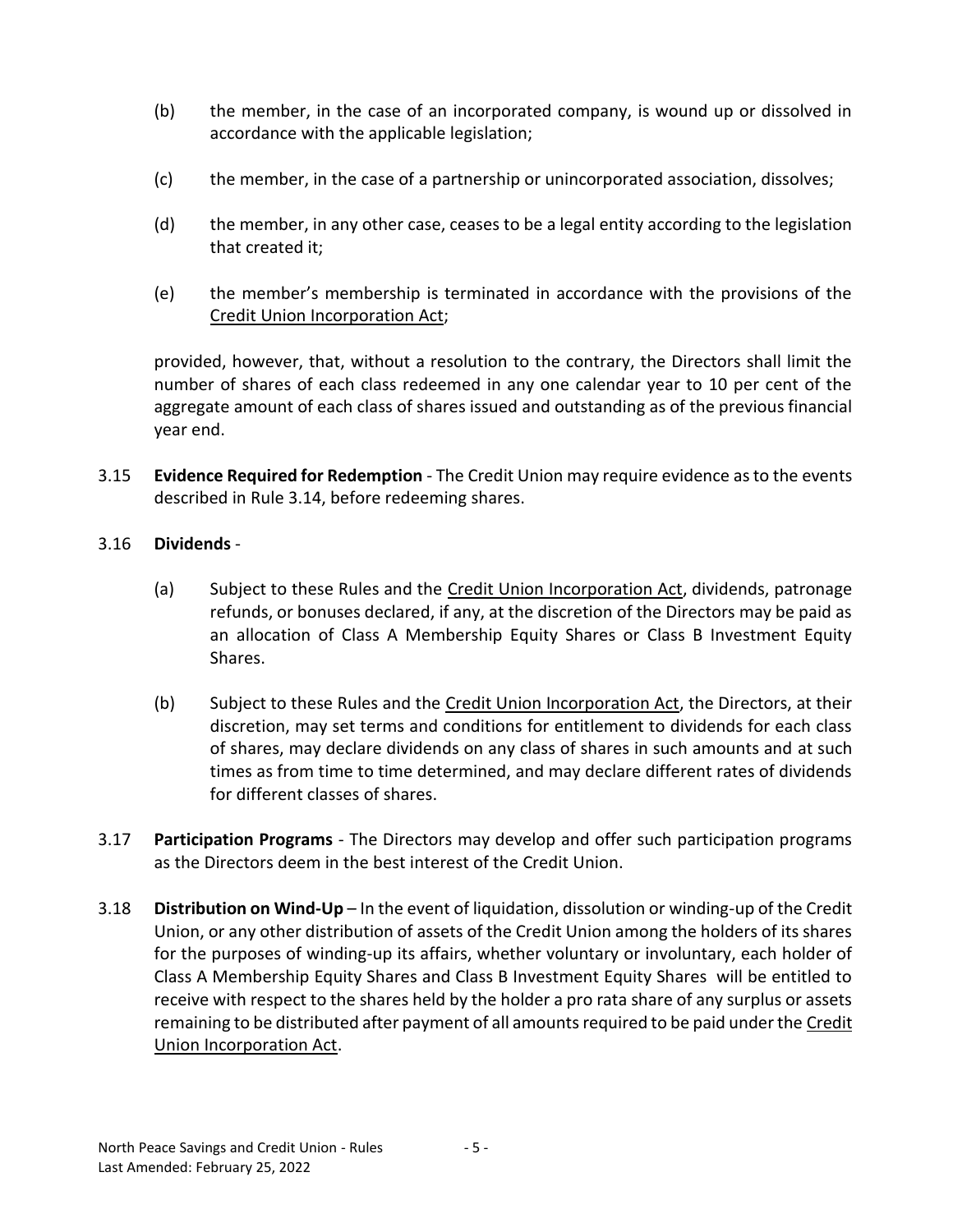# <span id="page-7-0"></span>**4 RULE 4 – BORROWING, LENDING AND DEPOSITS**

- 4.1 **Borrowing Authority**  Subject to the Credit Union Incorporation Act, the Directors of the Credit Union may raise and borrow money for the purposes of the Credit Union upon such terms and conditions as to interest, terms of repayment, and security as they determine by resolution.
- 4.2 **Debt Securities** Subject to the Credit Union Incorporation Act, if the Directors, pursuant to Rule 4.1, issue debt securities related to shareholdings, regardless of the terms of the contract, the Directors may redeem the obligation of the Credit Union to the member, if the member fails to maintain required membership shareholdings in the Credit Union.
- 4.3 **Directors to Determine Terms of Loans** Subject to the Credit Union Incorporation Act, the Directors shall determine the terms and conditions of loans as to interest and other charges, terms of repayment, security, and may require an additional number of shares be subscribed for and purchased by the member, in excess of the minimum holdings generally required by these Rules from time to time, and may, by resolution, delegate the power to make loans and to make the determination aforesaid.
- 4.4 **Interest on Deposits** Interest on deposits, in the absence of an express contract or agreement, shall be paid or credited at times, intervals and in a manner determined by the Directors.
- 4.5 **Deposit Forms** The Directors may determine the forms by which a person may place monies on deposit and withdraw monies on deposit, and the Directors may, by resolution, delegate the power to make such determinations.

#### <span id="page-7-1"></span>**5 RULE 5 - DIRECTORS AND MANAGEMENT**

- 5.1 **Director Elections to be Held** Each year, directors shall be elected to replace those whose terms expire. A director whose term expires is eligible for re-election unless the person has served four consecutive three year terms, subsequent to the date the term limit in this Rule 5.1 comes into effect. A director having completed four consecutive three year terms will be eligible for re-election after a one year period not in office. If an individual is appointed as a director pursuant to Rule 5.30, the time served as a director in that capacity before standing for election shall not be included when calculating the total number of terms the director may serve.
- 5.2 **Term of Office** Except where an election is held to fill the unexpired portion of a term, directors shall be elected to hold office for three years.
- 5.3 **Terms Determined by Number of Votes** Where any offices of directors being filled at any election are for different lengths of terms, the term of each person shall be determined in proportion to the number of votes he or she receives, the person receiving the greatest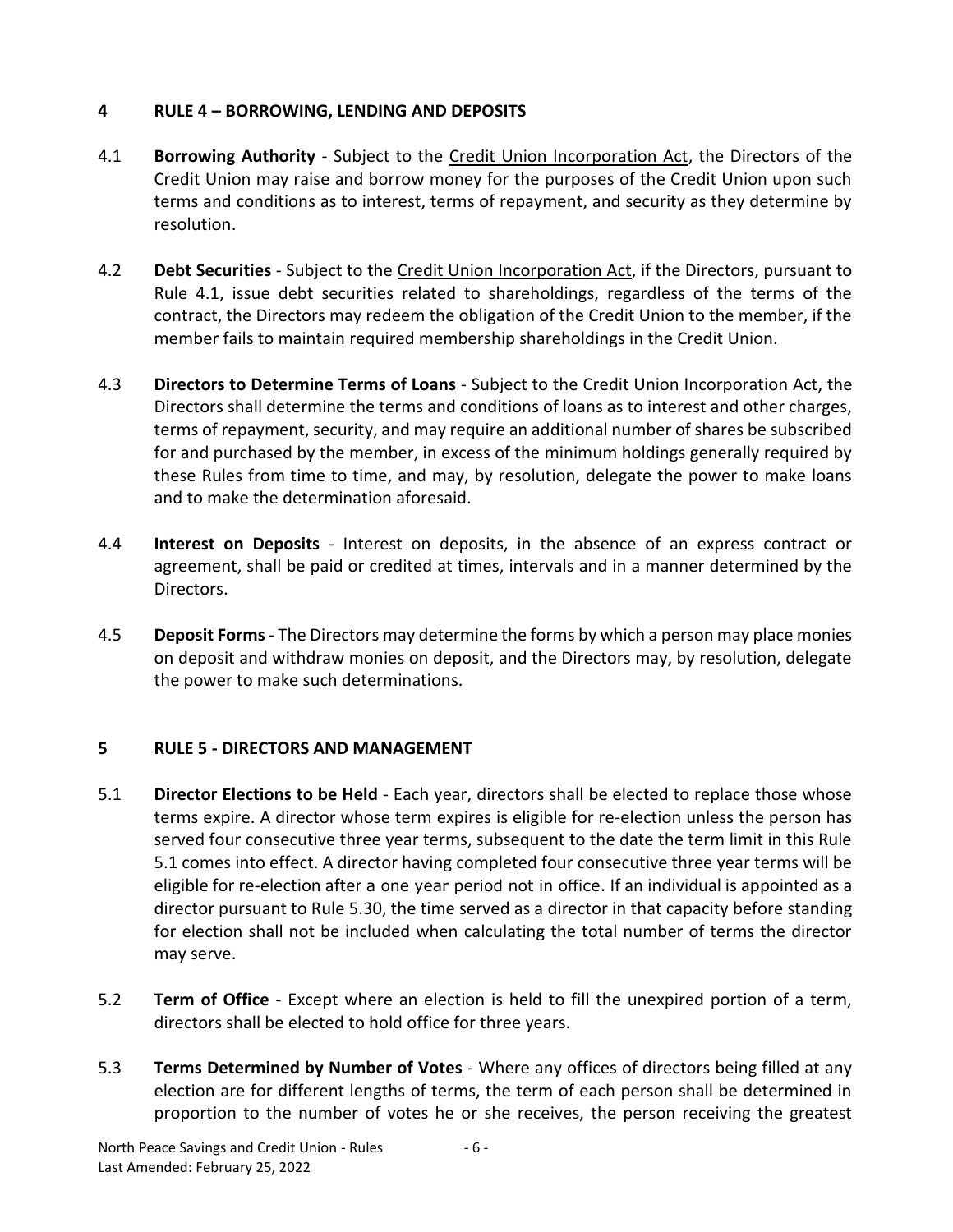number of votes to hold office for the longest term, provided that if there are two or more persons having an equal number of votes their election or terms of office as the case may be shall be determined by lot; but, if there is an election by acclamation, the chair of the Nominating Committee shall either determine the respective terms of the persons so elected or direct that the terms be determined by lot.

5.4 **Eligibility for Election as Director** - A member who has been a member in good standing, continuously, for at least six months prior to the date nominations close, other than a person disqualified by Rule 5.1 or Rule 5.5, shall be eligible for election as a director.

# 5.5 **Disqualification of Candidates/Directors** - A person who:

- (a) is a person disqualified from becoming or acting as a director pursuant to the Financial Institutions Act or the Credit Union Incorporation Act;
- (b) is or becomes a paid employee of the Credit Union or an affiliate of the Credit Union or the spouse, child, or step-child of a paid employee of the Credit Union or an affiliate of the Credit Union;
- (c) was an employee of the Credit Union, a subsidiary of the Credit Union or an affiliate of the Credit Union during the five year period prior to the date that nominations for the office of director under these Rules closed;
- (d) is or becomes an employee, officer or director of an organization in a competitive business to the Credit Union including a bank, trust company, loan company, savings and loan association, deposit-taking institution, lending institution or another credit union (other than a director of a central credit union) or is a person who acts as a mortgage broker or a deposit agent or is a director, officer or an employee of an entity that does so or, a subsidiary of any of them, except where that person has been requested or authorized in writing by the directors to serve as a director or officer of such organization or entity; or
- (e) is the spouse of any person referred to in Rule 5.5(d);

is not eligible to be nominated for election or to hold office as a director and, if holding office as a director, shall vacate office forthwith.

- 5.6 **Personal Information Return** Before commencing duties, a director shall complete and submit to the Superintendent the personal information return in the form prescribed by the Superintendent, disclosing the prescribed information.
- 5.7 **Removal of Director**  An individual may be removed as a director by a resolution passed by not less than two thirds of the Directors, if that director: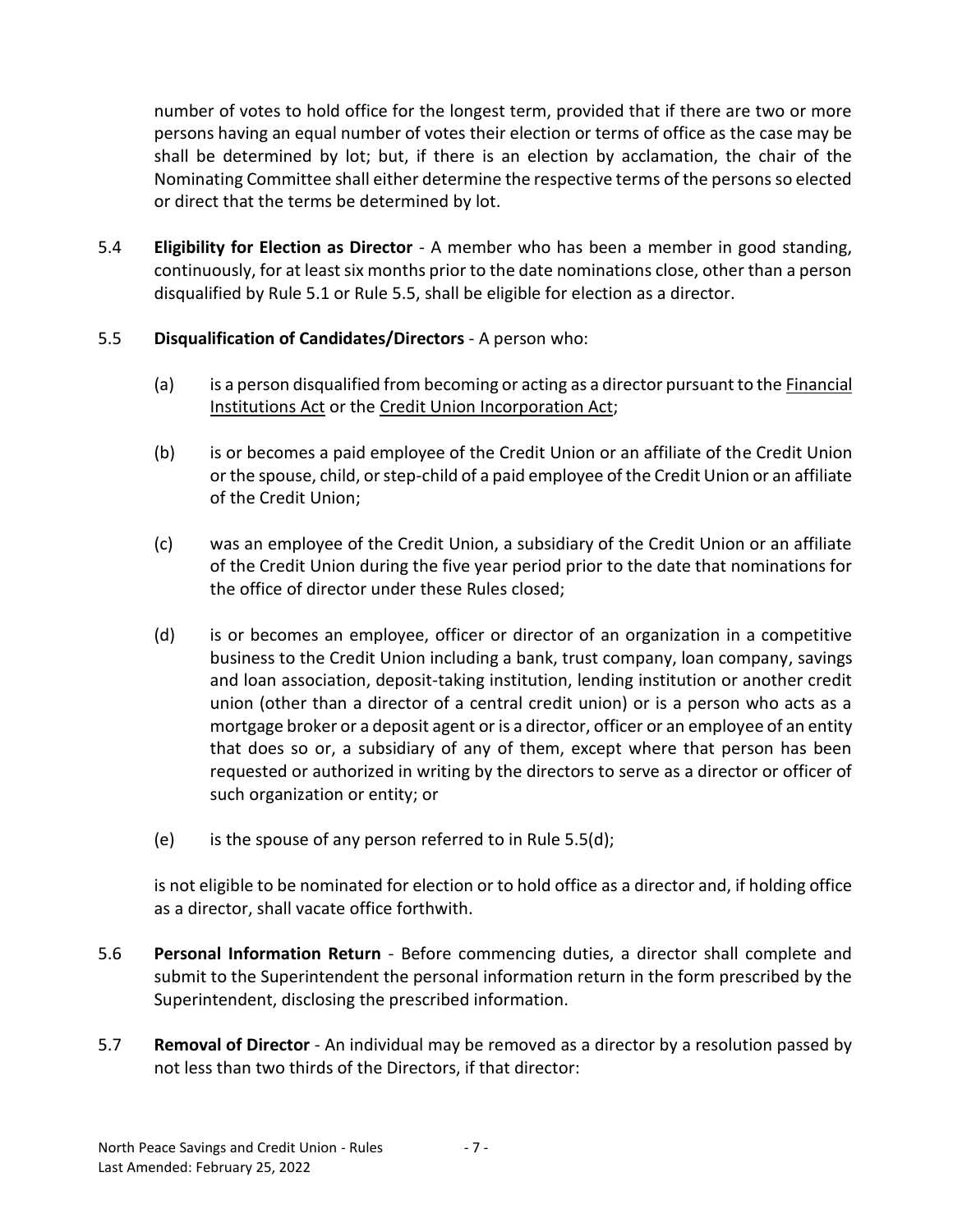- (a) has failed, without being excused for reasonable circumstances by the Chair (or, in the case of the Chair, the vice-chair), to attend:
	- (i) three consecutive regular meetings of the Directors;
	- (ii) three consecutive regular meetings of any committee of the Directors to which the director has been appointed or elected; or
	- (iii) more than three meetings of the Directors, or more than three meetings of any committee of the Directors to which the director has been appointed or elected, in any financial year;
- (b) has breached the code of conduct or conflict of interest policy;
- (c) has breached the confidentiality of any proceedings, deliberations or information of the Directors; or
- (d) ceases to be a member in good standing;

as determined by the other directors in accordance with the policies and procedures relating to director review established by the Governance Committee. At least seven days prior to the meeting at which the removal of a director is to be considered, the Chair (or, in the case of the Chair, the vice-chair) will provide such director with notice of the meeting and the grounds for considering the director's removal. The director may appear and make submissions at the meeting prior to the Directors voting on the resolution for the director's removal.

- 5.8 **Nominating Committee** At least 120 days before an annual general meeting, the Directors shall appoint a Nominating Committee of not less than three members, who shall be natural persons and not junior members, and who may, but need not, be directors; provided, however, that no director whose term of office is expiring at the annual general meeting next following the appointment of the committee may serve as a member of the committee. The Nominating Committee will be responsible for:
	- (a) determining desired skills, experience and personal attributes of candidates for election as a director, taking into account the background of existing directors and the specific ongoing needs of the Credit Union;
	- (b) examining the overall composition of the Directors and determining, with a view to renewal, succession and continuity of the Directors, the strategy and oversight needs of the Credit Union;
	- (c) identifying, recruiting and, if considered appropriate by the Nominating Committee, recommending to the membership a candidate(s) for election as a director who meets the criteria established pursuant to Rules 5.8(a) and (b); and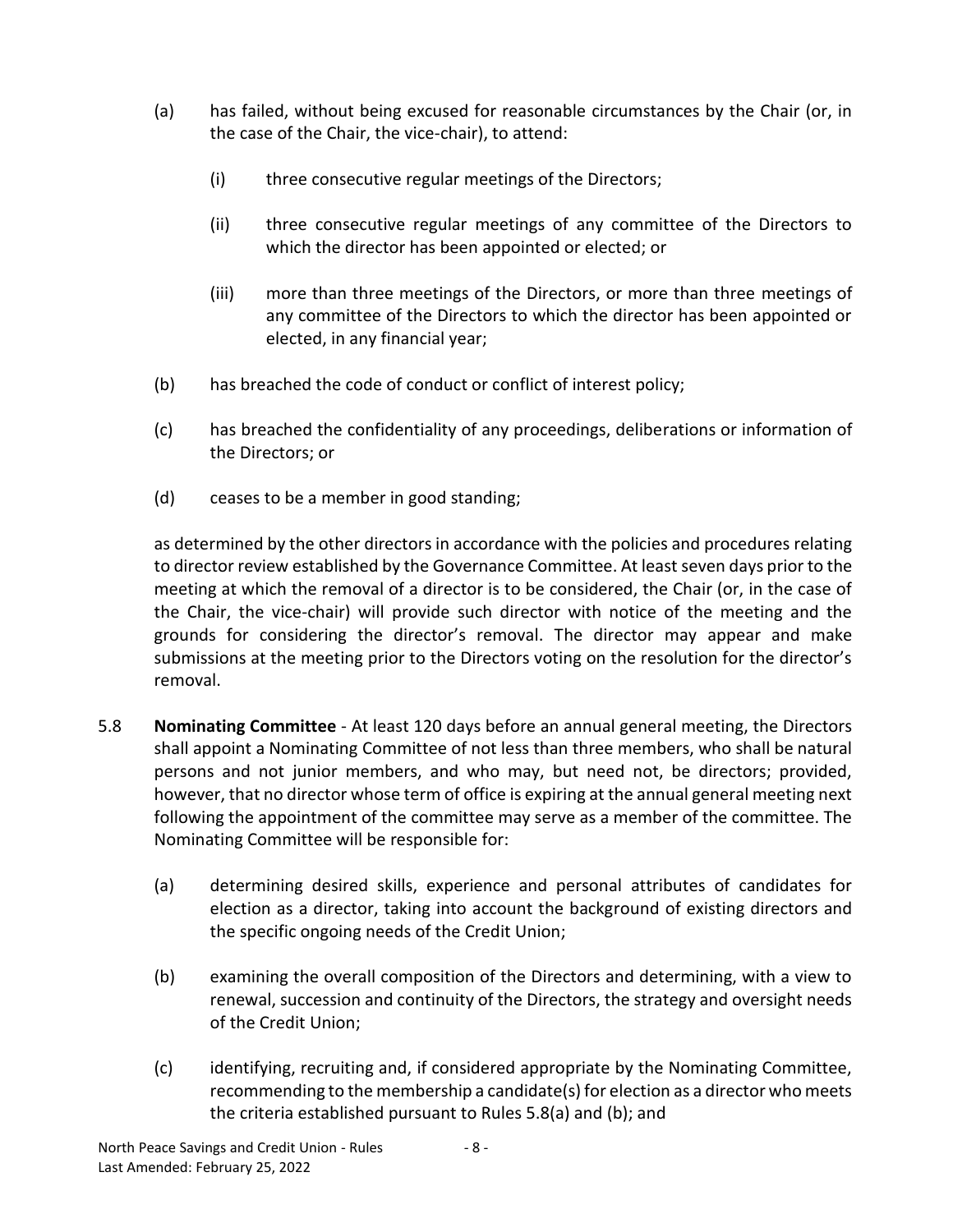- (d) providing general oversight of the conduct of the election of directors.
- 5.9 **Nominations** At least 90 days before an annual general meeting, the Nominating Committee shall send a notice to all members, which shall:
	- (a) notify members of the Credit Union that an election of directors is to take place, specifying the number of positions which are to be filled and describing any desired criteria for candidates for election established pursuant to Rules 5.8(a) and (b);
	- (b) advise members that, for purposes of being eligible to vote in the election, a person must be a member, other than a junior member, in good standing 35 days prior to the date on which voting is to commence; and
	- (c) invite the submission to it, in writing, for consideration, the names of proposed candidates, prior to the date on which nominations shall close which shall be specified in the notice, and which date shall be not less than 30 days from the date of the notice.
- 5.10 **Eligibility to Vote** In order to be eligible to vote in an election of directors, a person must be a member in good standing, other than a junior member, 35 days prior to the day on which voting is to commence.
- 5.11 **Declaration of Candidate Required** Before the name of a person is placed in nomination as a candidate for election as a director, that person shall deliver to the Nominating Committee a declaration, in writing, stating that he or she:
	- (a) is willing to stand for election, and if elected, to serve as a director;
	- (b) will observe the provisions of the Credit Union Incorporation Act and the Financial Institutions Act, as applicable;
	- (c) if elected, will comply with the directors' conflict of interest and code of conduct guidelines adopted by the Directors, from time to time;
	- (d) will observe the Rules of the Credit Union and procedures relating to the election and the conduct thereof; and
	- (e) meets the qualifications to serve as a director under these Rules.
- 5.12 **Acceptance of Nominations** The Nominating Committee shall examine each nomination received and determine whether the nomination complies with the Credit Union Incorporation Act, the Financial Institutions Act and these Rules, and shall accept each nomination of a member qualified to be a candidate whose nomination is in order and reject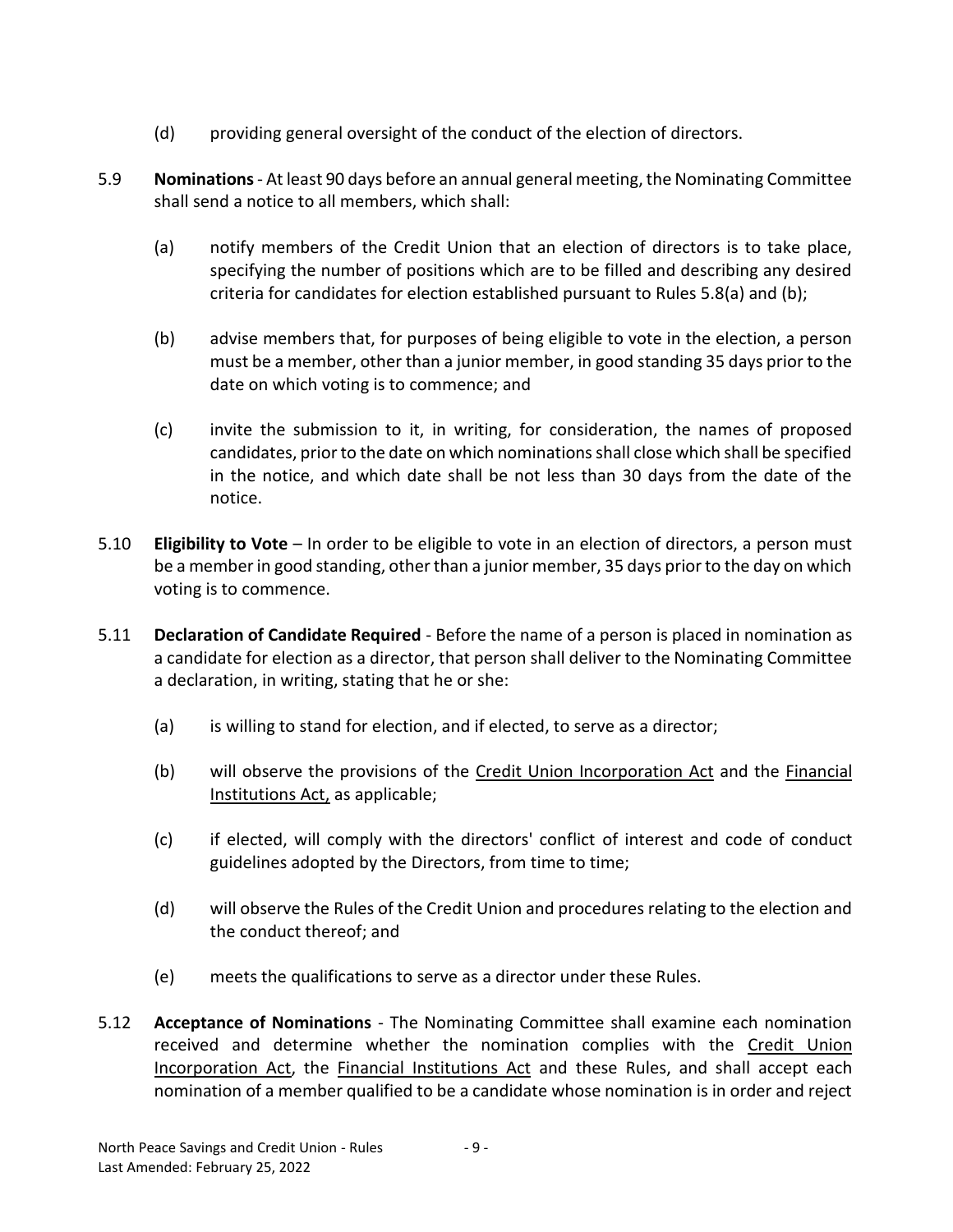each nomination which is not in order or that does not comply and notify each nominee accordingly and, forthwith after the date on which nominations close:

- (a) place in nomination the names of candidates nominated in writing by at least three members in good standing of the age of majority;
- (b) inform each candidate of the provisions of these Rules with respect to the conduct of the election and provide to each candidate a copy of the Rules of the Credit Union and any determinations of the Directors relating to elections and the conduct thereof;
- (c) request that each candidate meet with the Nominating Committee for the purpose of an interview, within 14 days of the close of nominations; and
- (d) request that each candidate complete the personal information return required to be submitted to the Superintendent pursuant to the Financial Institutions Act.
- 5.13 **Acclamation** If the number of qualified persons nominated for the offices for which the election is to be held is less than or equal to the number of offices to be filled, the persons so nominated shall be declared by the Nominating Committee to be elected by acclamation.
- 5.14 **Notice of Election to Members** Where an election is to be held, the Nominating Committee shall forward, at least 30 days before the annual general meeting, to all members of the Credit Union entitled to vote:
	- (a) a photograph, resume and policy statement if submitted by a candidate for election pursuant to Rule 5.27;
	- (b) if the Nominating Committee chooses to recommend a candidate or candidates, an indication of which candidate or candidates the Nominating Committee recommends and the reasons for its recommendations;
	- (c) clear and precise instructions for voting;
	- (d) notice of the dates and times during which voting in the election shall take place, which shall be for a minimum of five business days ending not less than 10 days before the next annual general meeting;
	- (e) notice of the means by which voting will take place which may include mail ballot, inbranch ballot or electronic means; and
	- (f) a list of conditions under which members will be eligible to vote in the election.
- 5.15 **Method of Voting** Subject to the Credit Union Incorporation Act*,* the Financial Institutions Act and the Electronic Transactions Act*,* voting in an election of directors shall be, at the discretion of the Directors: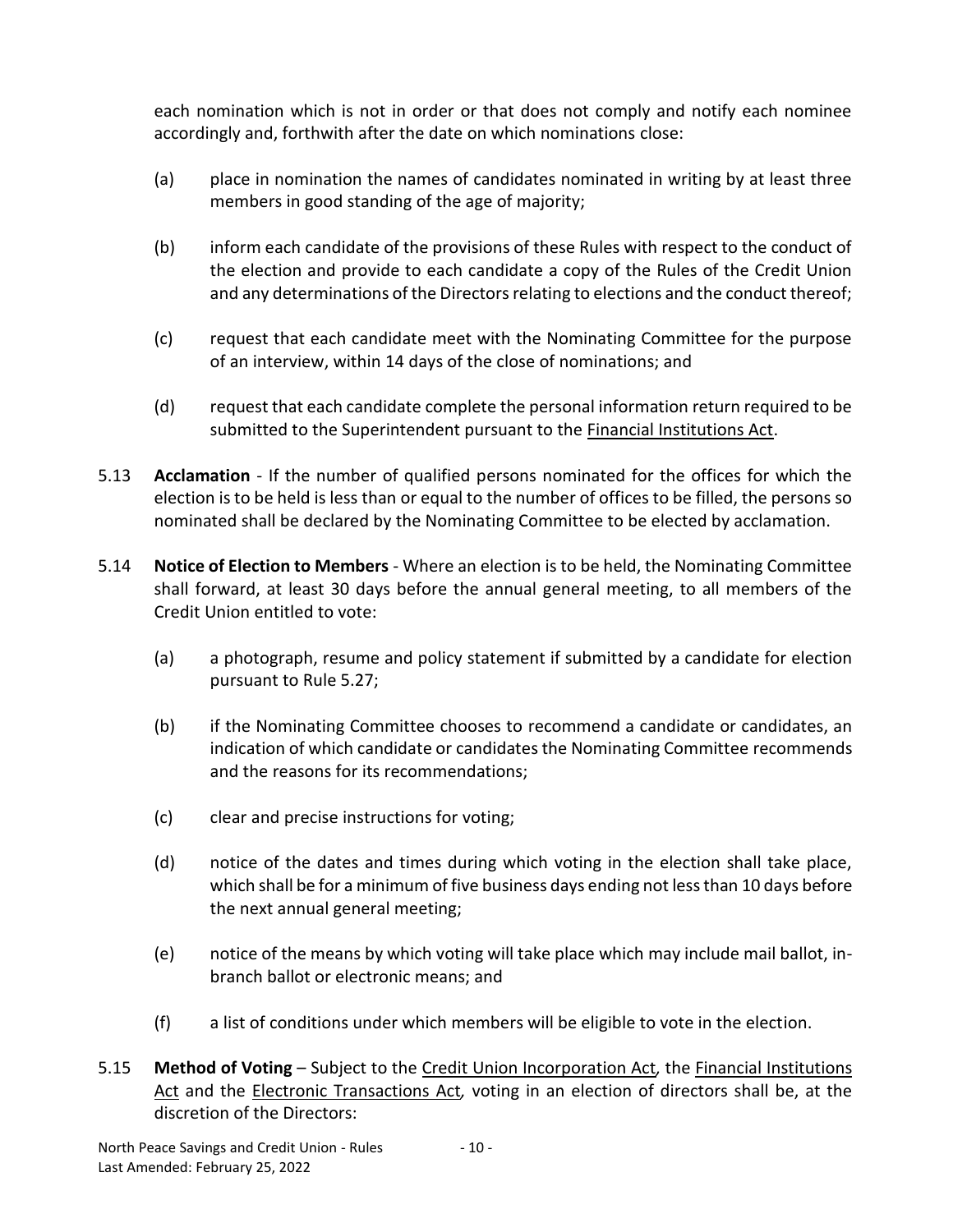- (a) by mail ballot or by ballot at a branch office, whichever method the member chooses;
- (b) by ballot at a branch office; or
- (c) by mail ballot;

and any of the foregoing methods of voting may occur by electronic means if the Directors determine to permit voting by electronic means and such means are made available.

- 5.16 **Appointment of Returning Officer** The Directors may appoint a returning officer.
- 5.17 **Qualifications of Returning Officer** A returning officer appointed under Rule 5.16 may, but need not, be a member of the Credit Union but the returning officer shall not be an employee of the Credit Union.
- 5.18 **Appointment 60 Days in Advance** Where a returning officer is appointed, he or she shall be appointed at least 60 days prior to the date on which voting in an election is to commence.
- 5.19 **Engagement of Resource Persons** The Nominating Committee and, where applicable, the returning officer may engage such other resource persons as the Directors and the Nominating Committee or returning officer agree are required to conduct the election in a proper manner.
- 5.20 **Validity of Ballots** A ballot must contain votes for the number of persons to be elected and any ballot indicating another intention is void.
- 5.21 **Replacement of Ballots** If a member who is entitled to receive a ballot does not receive a ballot or loses or destroys his or her ballot before it is cast, then, prior to the close of balloting, on declaration by the member that the ballot was not received or has been lost or destroyed and that the member has not cast a ballot in the election, a new ballot shall be made available to that member, together with such information as was provided to other members entitled to vote in that election.
- 5.22 **Voting, Counting, and Announcement of Results** The returning officer or, if there is no returning officer, the Nominating Committee shall supervise the election of directors and:
	- (a) may require a member to provide proof and particulars of membership and may require a member to provide a declaration that the member has not previously cast a ballot in the election then in progress;
	- (b) shall obtain all ballots and, after the close of balloting, shall cause a tally to be made of all ballots, such tally to be made in a manner that ensures the secrecy of the balloting;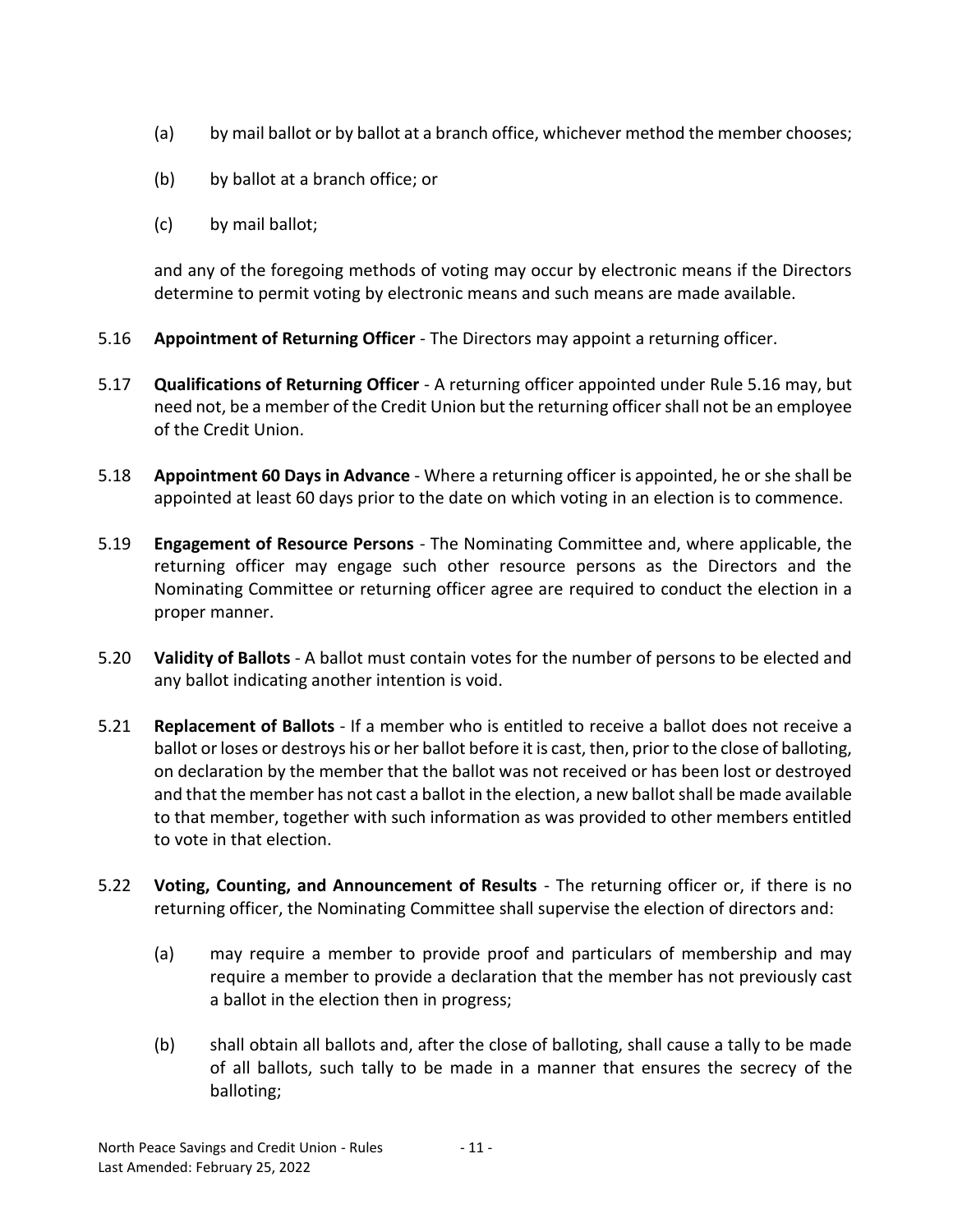- (c) shall determine whether a ballot is to be accepted or rejected and such determination is final and not open to review; and
- (d) shall announce, at the next annual general meeting following completion of voting, the results of the election, including the total number of ballots cast, the number of spoiled ballots and the number of votes obtained by each candidate. If the results of the election are not determined by the close of the annual general meeting, the returning officer or, if there is no returning officer, the Nominating Committee shall announce the results as soon thereafter as the results are determined.
- 5.23 **Posting of Election Results** An alphabetic listing of the candidates and the number of votes received by each shall be posted in each office of the Credit Union or on the website of the Credit Union as soon as the results of the ballot have been announced and shall remain posted for three clear business days.
- 5.24 **When Directors Take Office** Subject to the Financial Institutions Act, a person elected as a director shall take office at the close of the next annual general meeting following completion of voting in the election or, if the election results with respect to the election of that person are not determined by the close of the annual general meeting, then as soon thereafter as the results are determined provided that, for the purpose of determining that person's length of term, he or she shall be deemed to have taken office at the close of the annual general meeting.
- 5.25 **Campaigning Rules** The Directors may, from time to time, determine the method and manner in which candidates shall be permitted to campaign for election and candidates shall campaign in accordance with the method and manner as determined by the Directors.
- 5.26 **Conduct of Candidates** No candidate shall interfere with the election process or seek assistance in connection with the election from any employee of the Credit Union.
- 5.27 **Candidate's Submission** A candidate may submit a photograph of the candidate, a resume and a statement not exceeding, in the aggregate, 250 words, setting forth the candidate's biographical information, occupation, credit union affiliation, experience and qualifications, which statement shall be reviewed by the Nominating Committee and may be rejected by the committee if the committee considers it to be lacking in good taste, defamatory, injurious to the reputation of the Credit Union, or if it exceeds 250 words.
- 5.28 **Statement of Disclosure** Every director shall, forthwith after election as a director of the Credit Union, file with the conduct review committee a statement of disclosure in the form established by the conduct review committee disclosing any conflicts of interest which he or she may have.
- 5.29 **Number of Directors** The number of directors of the Credit Union shall be nine, but if that number is reduced by death, resignation, disqualification or removal from office or by failure to elect or appoint a director pursuant to these Rules, the remaining directors, save as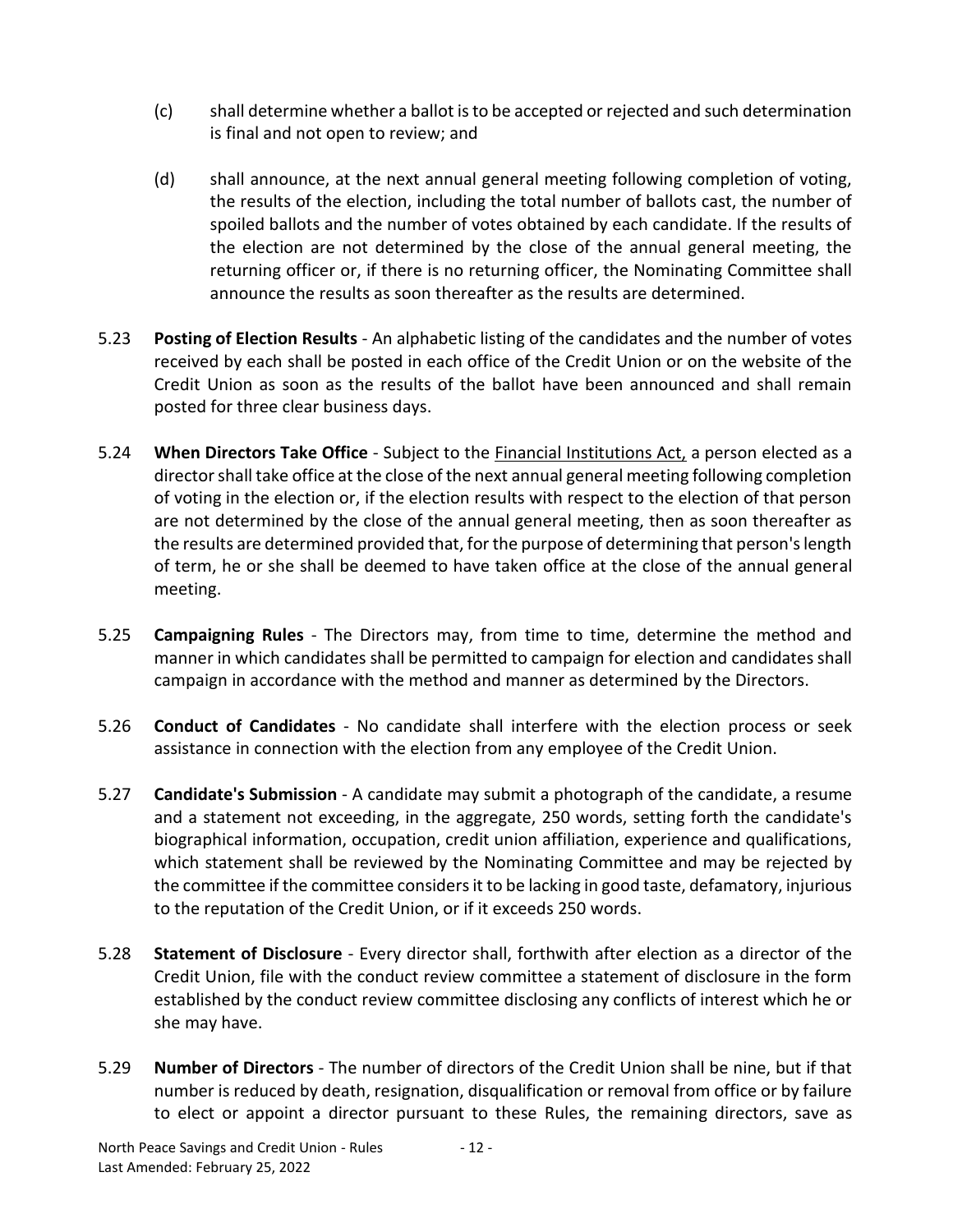provided by any other provision in these Rules, shall have all of the power of the Directors until the vacancy or vacancies caused thereby have been filled by appointment or election.

- 5.30 **Appointment to Fill Vacancy** Where a casual vacancy occurs among the Directors or, for any reason, the office of director is not filled in an election, the remaining directors may appoint a qualified person to fill the vacancy. Any person so appointed shall hold office until the close of the next annual general meeting.
- 5.31 **Number of Directors Less than Quorum** Where the number of directors of the Credit Union is reduced below the number fixed by, or pursuant to, Rule 5.39 as the quorum for directors, the continuing directors may act for the purpose of filling the vacancies up to that number, or of summoning a general meeting of the Credit Union, but for no other purpose.
- 5.32 **Number of Directors After Merger** Notwithstanding Rule 5.5(c) or (d), whenever the Credit Union enters into an agreement to purchase all or substantially all of the assets of another credit union in accordance with the Credit Union Incorporation Act, the Directors may appoint as additional directors, persons who were directors of the transferring credit union at the date of the transfer and designate their terms of office but the total number of directors of the Credit Union following such appointment shall not exceed 13.
- 5.33 **Vacancies After Merger** Where the term of office of a director appointed pursuant to Rule 5.32 has expired or where the position becomes vacant prior to the expiration of the term of office, no vacancy shall be deemed to exist.
- 5.34 **Election of Officers** The Directors shall meet within 30 days after each annual general meeting and shall elect from their own numbers a Chair and vice-chair and, subject to Rule 5.41, may appoint such additional officers as they consider necessary.
- 5.35 **Frequency of Meetings** The Directors shall meet at least eight times in each year and not less frequently than once in each quarter.
- 5.36 **Calling Meetings** The Chair may call a meeting of the Directors at any time and shall, within 14 days of receipt of a written request of three directors, call a meeting of the Directors.
- 5.37 **Notice of Meetings** Reasonable notice of a meeting of the Directors specifying the place (if applicable), day and hour of such meeting shall be given by mail, postage prepaid, addressed to each of the directors at his or her address as it appears on the books of the Credit Union or by leaving it at his or her usual business or residential address or by telephone, email, or any method of transmitting legibly recorded messages. It shall not be necessary to give notice of a meeting of the Directors to any director:
	- (a) who is at the time not in the Province of British Columbia; or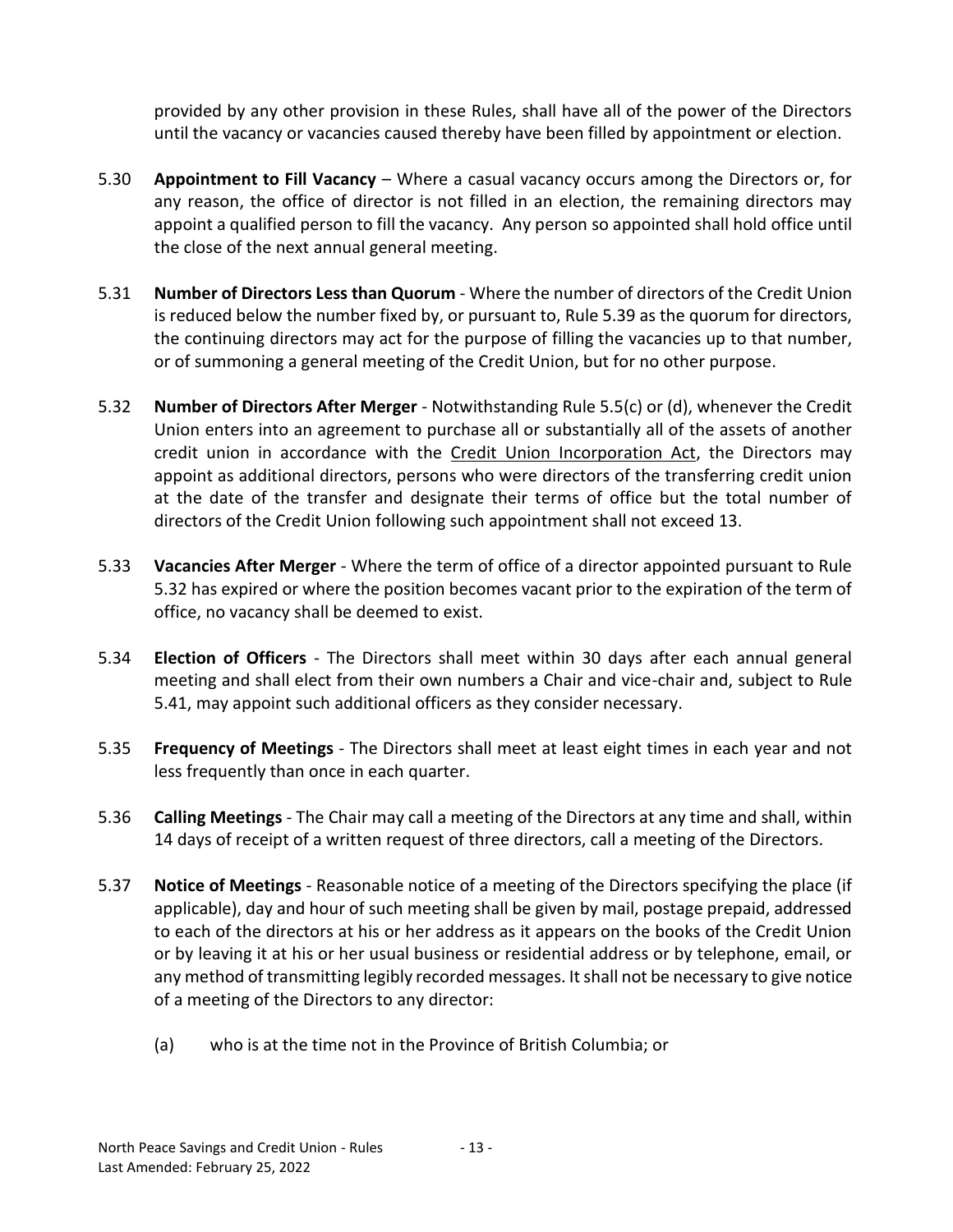(b) if such meeting is to be held immediately following a general meeting at which such director has taken office or is the meeting of Directors at which such director is appointed.

Accidental omission to give notice of a meeting to, or the non-receipt of notice of a meeting by, any director shall not invalidate the proceedings at that meeting except where a quorum as set out in Rule 5.39 is not met.

- 5.38 **Waiver of Notice** A director may waive, in writing, notice of any past or present meeting of the Directors.
- 5.39 **Quorum** A majority of the Directors shall constitute a quorum but a lesser number may adjourn from time to time until a quorum is obtained.
- 5.40 **Director with Conflict Counted in Quorum** A director who is interested, directly or indirectly, in a proposed contract or transaction with the Credit Union may be counted for the purposes of the quorum required by Rule 5.39.
- 5.41 **Appointment of Other Officers** The Directors shall appoint the president, the secretary and the Chief Executive Officer, and may appoint or authorize the appointment of such additional employees as may be required for the proper operation of the Credit Union.
- 5.42 **Duties of Vice-Chair** In the absence of the Chair or his or her inability for any cause to act or in case the office of the chair becomes vacant, the vice-chair shall discharge the duties of the Chair.
- 5.43 **Rules of Order** Subject to the Credit Union Incorporation Act and the Financial Institutions Act, the Directors may adopt rules of order governing their conduct but, where no rules are adopted, the current edition of "Robert's Rules of Order Newly Revised" shall be used.
- 5.44 **Meetings by Telecommunications**  Meetings of the Directors will be convened and held in accordance with the provisions of the Credit Union Incorporation Act. A director or a committee member may participate in a meeting of the Directors or any committee of the Directors by means of telephone or other communications medium where all Directors or committee members attending the meeting are able to participate in it, whether by telephone, other communications medium or in person, provided that, in the case of an in person meeting or a partially electronic meeting, a majority of the Directors participating in the meeting must be in British Columbia at the time of the meeting. A director or committee member participating in accordance with this Rule shall be deemed to be present at the meeting and to have so agreed and shall be counted in a quorum therefore and be entitled to speak and vote thereat.
- 5.45 **Consent Resolution** A resolution, whether or not in counterpart, consented to in writing by all Directors or all the members of a committee and filed with the minutes of the Directors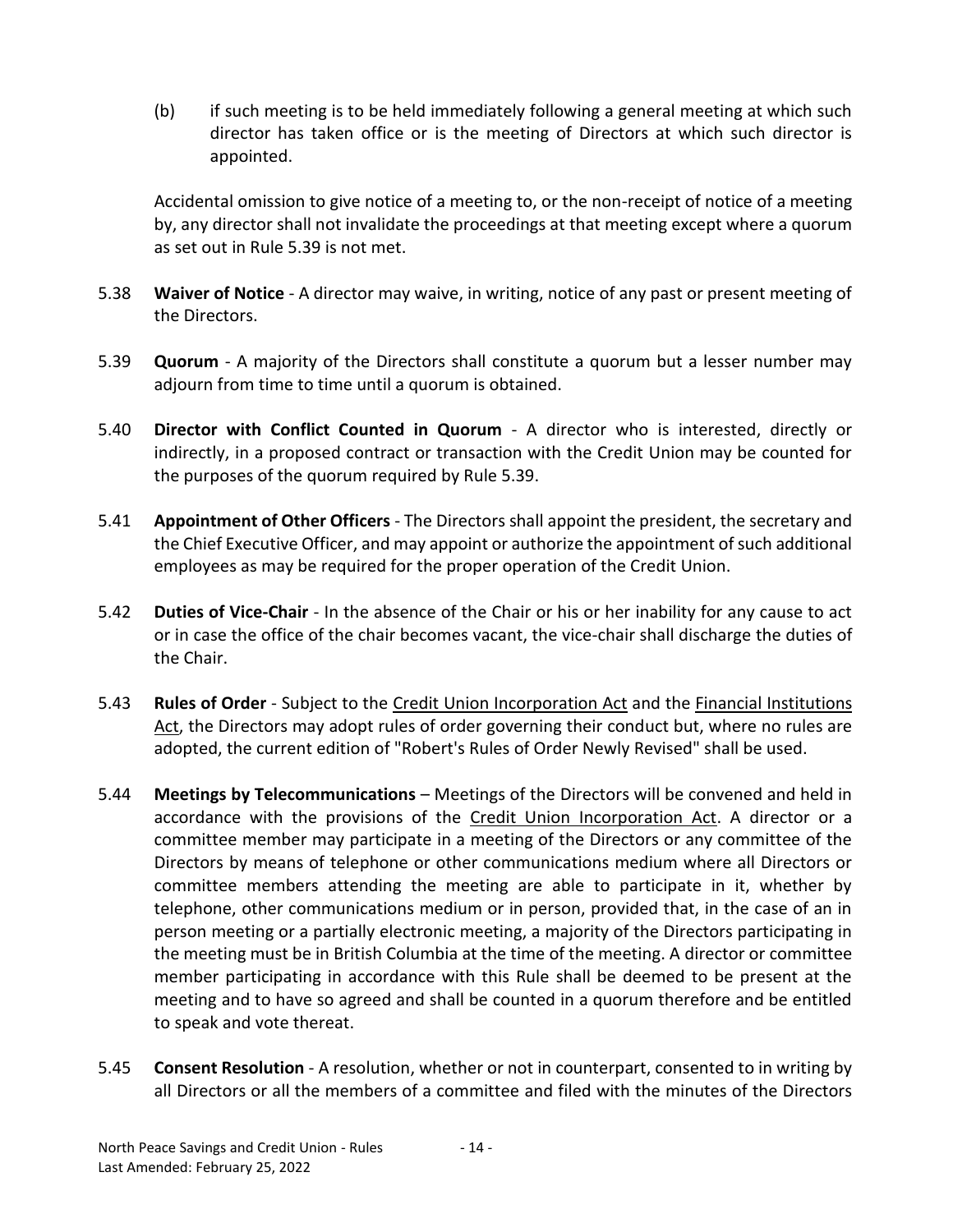or the committee shall be as valid and effectual as if it had been passed at a meeting of the Directors or of the committee, duly called and constituted.

- 5.46 **Statutory Committees** At the first meeting of the Directors following each annual general meeting, the Directors will appoint or elect such committees as may be required by the Credit Union Incorporation Act and the Financial Institutions Act, provided that the composition of such committees shall be consistent with the requirements of the Credit Union Incorporation Act and the Financial Institutions Act, as applicable.
- 5.47 **Delegation of Powers** Subject to the Credit Union Incorporation Act and the Financial Institutions Act, the Directors may delegate any of their powers to committees consisting of such persons as the Directors think fit, and to such officer or officers as the Directors think fit, and may from time to time revoke such delegation. If the Directors appoint or elect a committee, the committee must consist of not fewer than three individuals.
- 5.48 **Terms of Reference** Any committee formed under Rule 5.47 shall, in the exercise of the powers so delegated, conform to any terms and conditions that may from time to time be imposed upon it by the Directors.
- 5.49 **Committee Proceedings** The meetings and proceedings of any committee consisting of three or more persons shall be governed by the provisions herein contained for regulating the meetings and proceedings of the Directors so far as the same are applicable thereto and are not superseded by any terms and conditions imposed by the Directors under Rule 5.48.
- 5.50 **Committee Reports** Every committee shall report to the next succeeding meeting of the Directors all business dealt with by the committee since the last preceding meeting of the Directors.
- 5.51 **Indemnification of Directors** Subject to the limitations contained in the Financial Institutions Act, the Credit Union shall indemnify:
	- (a) each director and officer of the Credit Union;
	- (b) each former director and officer of the Credit Union; and
	- (c) each person who acts or who has acted at the request of the Credit Union as a director or officer of a corporation of which the Credit Union is or was a member or creditor;

against all costs, charges and expenses, including an amount paid to settle any action or proceeding or satisfy any judgment, reasonably incurred by the director or officer or person for any civil, criminal or administrative action or proceeding to which the director or officer or person is made a party by reason of being or having been a director or officer of the credit union or corporation, if: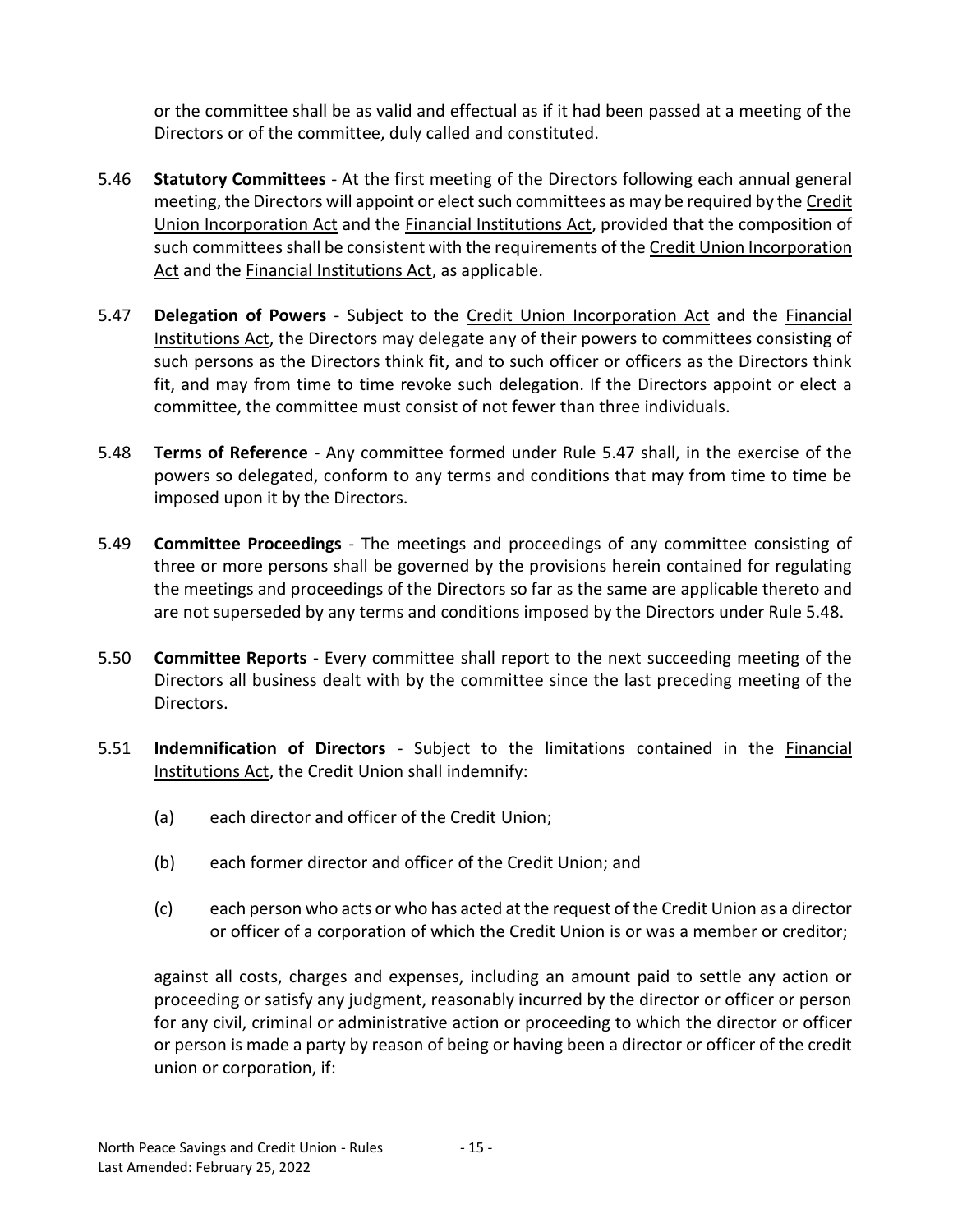- (d) the director or officer of the Credit Union or corporation acted honestly and in good faith with a view to the best interests of the Credit Union or corporation, as the case may be; and
- (e) in the case of a criminal or administrative action or proceeding that is enforced by a monetary penalty, the director or officer of the Credit Union or corporation had reasonable grounds for believing that his or her conduct was lawful;

and, if the director or officer is required to include in income or in the income of that individual's estate, any payment made under this indemnification for the purpose of determining income tax payable by the director or officer, the Credit Union shall pay an amount by way of indemnity that will fully indemnify for the amount of all liabilities herein described and all income taxes payable as a result of the receipt of the indemnity payment.

# <span id="page-17-0"></span>**6 RULE 6 - GENERAL MEETINGS**

- 6.1 **Date of Annual General Meeting** The annual general meeting of the Credit Union shall be held on a day, hour and, if applicable, place fixed by the Directors and shall be convened and held in accordance with the provisions of the Credit Union Incorporation Act.
- 6.2 **Other General Meetings** Other general meetings may be convened and held in accordance with the provisions of the Credit Union Incorporation Act.
- 6.3 **Multiple Locations** General meetings, including the annual general meeting, may be held at different times and, if applicable, different places, which meetings together will constitute a single meeting, if convened and held in accordance with the provisions of the Credit Union Incorporation Act.
- 6.4 **Electronic Meetings** The Credit Union may hold a general meeting in person, by a partially electronic meeting or by a fully electronic meeting, as determined by the Directors, if convened and held in accordance with the provisions of the Credit Union Incorporation Act. If a general meeting is an electronic meeting, the notice must contain instructions for attending and participating in the meeting by telephone or other communications medium, including, if applicable, instructions for voting at the meeting.
- 6.5 **Rules of Order** Subject to the Credit Union Incorporation Act, a general meeting may adopt rules of order for its conduct, but if no rules are adopted, the current edition of "Robert's Rules of Order Newly Revised" shall be used.
- 6.6 **Class Meetings** Any meeting of holders of any class of shares may be convened by the Directors and the provisions of these Rules with respect to general meetings will be applicable to such meetings of holders of any class of shares, except as specifically provided in these Rules and unless the subject or context requires otherwise.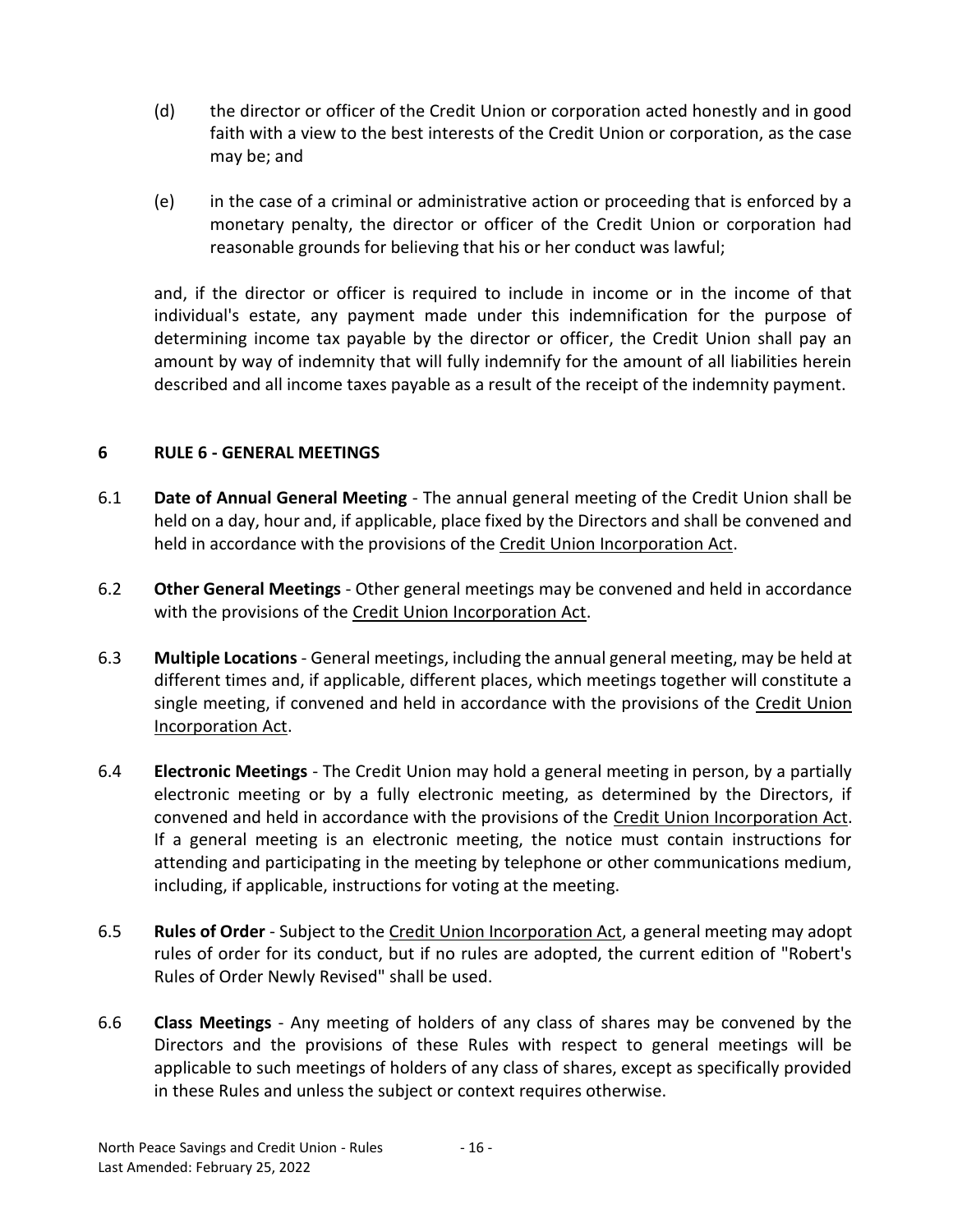#### 6.7 **Quorum** -

- (a) At a general meeting of the Credit Union, 25 members shall constitute a quorum, but a lesser number may adjourn from time to time until a quorum is obtained.
- (b) At any meeting of holders of any class of shares other than a general meeting of members, 25 members holding the applicable class of shares shall constitute a quorum, but a lesser number may adjourn from time to time until a quorum is obtained.
- 6.8 **Order of Business** So far as is practical, the order of business at an annual general meeting shall, at a minimum, be as follows:
	- call to order ascertainment of quorum adoption of agenda receipt of minutes of prior year's annual general meeting business arising out of minutes report of the Directors report of Chief Executive Officer presentation of financial statements report of the auditor acceptance of auditor's report appointment of auditor election results unfinished business new business adjournment
- 6.9 **Member Declaration** Each person desiring to cast a vote on any issue, on request, must present evidence of age, identity and membership, and a declaration that the member has not previously voted or cast a ballot on the issue then in progress.

#### 6.10 **Who May Vote** -

- (a) Only a person who is a member in good standing at least 35 days prior to the commencement of voting and who is not a junior member may vote on a resolution.
- (b) A member of the Credit Union who is not an individual or who is an unincorporated association may be represented and vote at meetings of the Credit Union by an individual who meets the requirements of the Credit Union Incorporation Act for such purposes.
- 6.11 **Chair** The Chair, the vice-chair, or a director designated by the Chair shall chair general meetings of the Credit Union.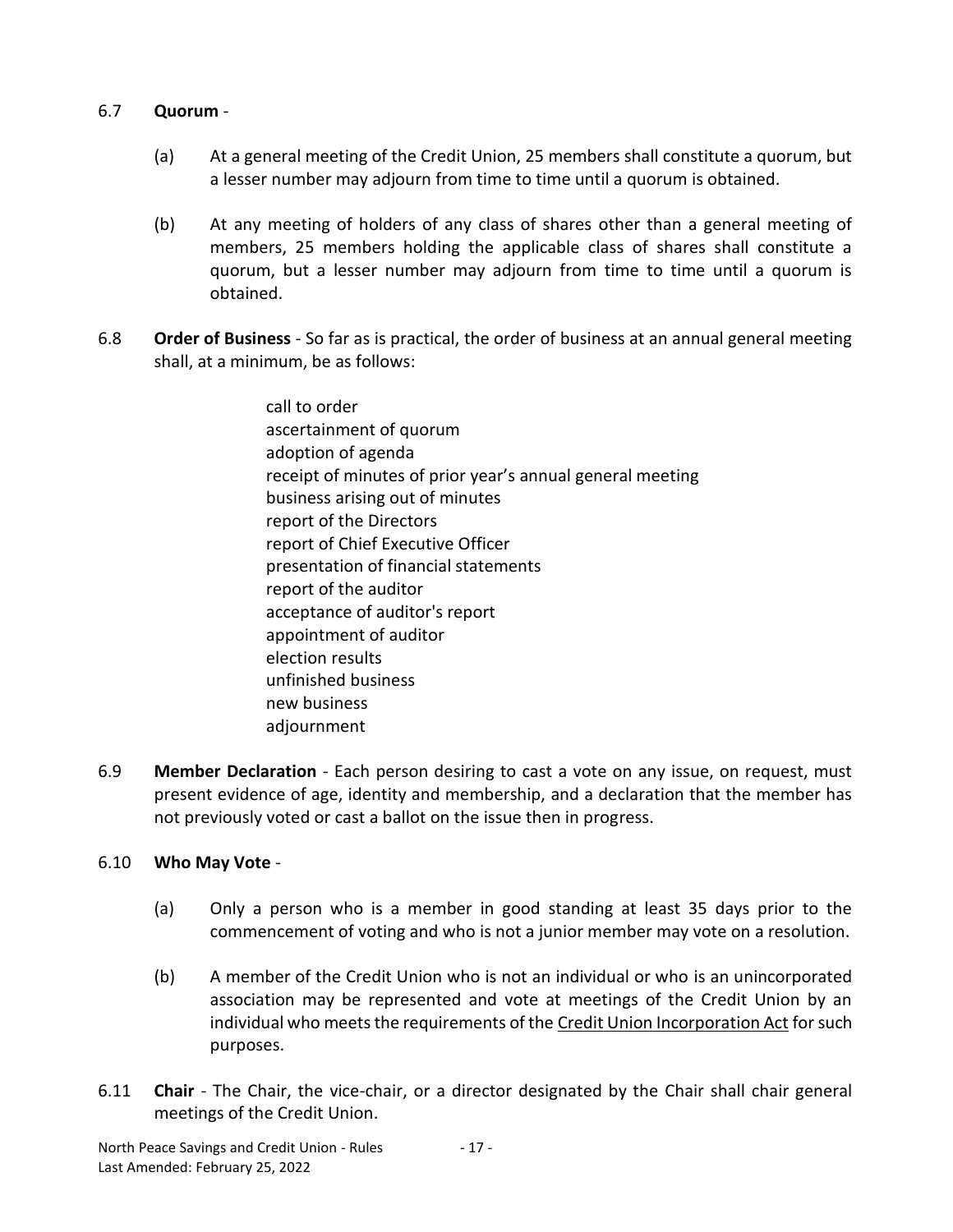- 6.12 **Manner of Voting** Subject to the Credit Union Incorporation Act and these Rules, the chair of the meeting shall determine the manner by which voting shall be undertaken at a meeting of the Credit Union.
- 6.13 **No Proxy Voting** Neither a member nor an auxiliary member shall vote by proxy.

# <span id="page-19-0"></span>**7 RULE 7 - SEAL**

- 7.1 **Seal Optional** The Credit Union may have a corporate seal.
- 7.2 **Custody** If the Credit Union has a corporate seal, the Directors shall provide for its safe custody at the registered office of the Credit Union or such other place as the Directors determine it shall be kept for safekeeping and shall provide for its use.

# <span id="page-19-1"></span>**8 RULE 8 - ALTERATION**

8.1 **Special Resolution Required** - Subject to the Credit Union Incorporation Act and the Financial Institutions Act, the Credit Union may alter its constitution or these Rules from time to time, by special resolution.

#### <span id="page-19-2"></span>**9 RULE 8 - FINANCIAL YEAR END**

9.1 **Year-end** - The financial year end of the Credit Union is September 30.

# <span id="page-19-3"></span>**10 RULE 10 - SPECIAL RESOLUTIONS**

- 10.1 **Board Proposed** Special resolutions may be proposed by the Directors.
- 10.2 **Voting Eligibility** To be eligible to vote on a special resolution a person must be a member in good standing, other than a junior member, at least 35 days prior to the commencement of voting.
- 10.3 **Method of Voting** Subject to the Credit Union Incorporation Act*,* the Financial Institutions Act and the Electronic Transactions Act*,* voting on any special resolution shall be, at the discretion of the Directors:
	- (a) by mail ballot or by ballot at a branch office, whichever method the member chooses;
	- (b) by ballot at a branch office; or
	- (c) by mail ballot;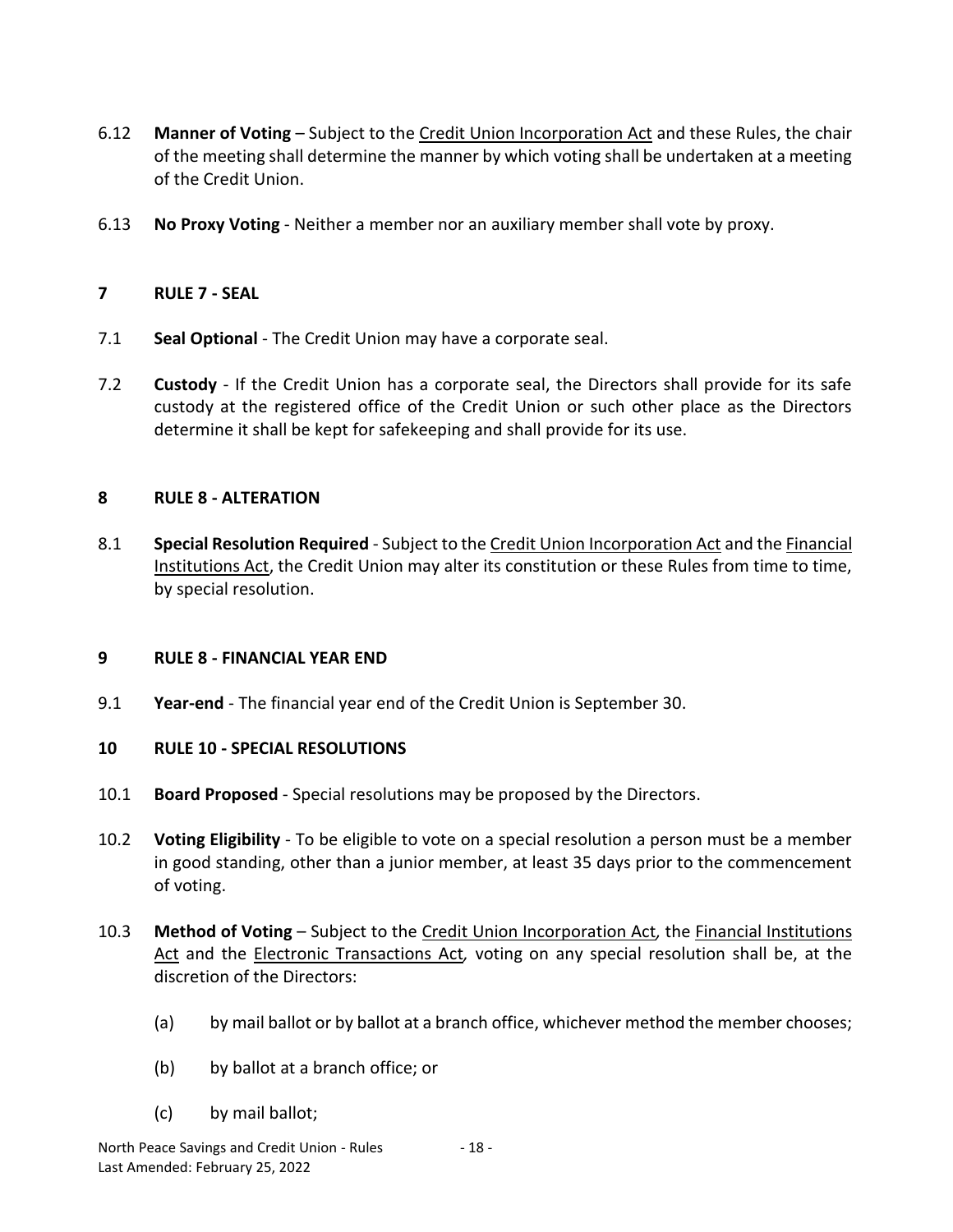and any of the foregoing methods of voting may occur by electronic means if the Directors determine to permit voting by electronic means and such means are made available.

- 10.4 **Supervision of Vote** The auditor of the Credit Union or a returning officer (who may, but need not be, a member of the credit union) appointed by the Directors shall be responsible for the supervision of the voting on special resolutions. A determination of the auditor or the returning officer, as the case may be, shall be conclusive and binding upon all concerned.
- 10.5 **Notice of Resolution** At least 18 days before the last day of voting permitted under paragraph (c) of this Rule, the Directors will provide to each eligible member entitled to vote on a special resolution:
	- (a) the wording of the proposed special resolution, which may be accompanied by a summary description of the change or action proposed to be made by the special resolution;
	- (b) clear and precise instructions for voting;
	- (c) notice of the dates and times during which voting on the special resolution will take place, which shall be for a minimum of five business days;
	- (d) notice of the means by which voting will take place which may include mail ballot, inbranch ballot or electronic means; and
	- (e) a list of conditions under which members will be eligible to vote on the special resolution.
- 10.6 **Proof of Membership** The auditor or returning officer may require a member to provide proof and particulars of membership and eligibility and may require a member to provide a declaration that the member has not previously cast a ballot during the special resolution vote then in progress.
- 10.7 **Tally** The auditor or returning officer shall cause all ballots to be returned to the returning officer following the close of voting and shall cause a tally to be made of all ballots, such tally to be conducted in a manner which ensures the secrecy of the voting.
- 10.8 **Acceptability of Ballots** Notwithstanding anything herein contained, the final decision in determining whether a ballot is to be accepted or rejected shall be made by the auditor or returning officer, as the case may be, when the votes are tallied and the decision of the auditor or returning officer is final and not open to question or review.
- 10.9 **Results** The auditor or returning officer shall communicate the results of the vote on a special resolution to the Chair within seven days of the tally of ballots, and the Directors shall